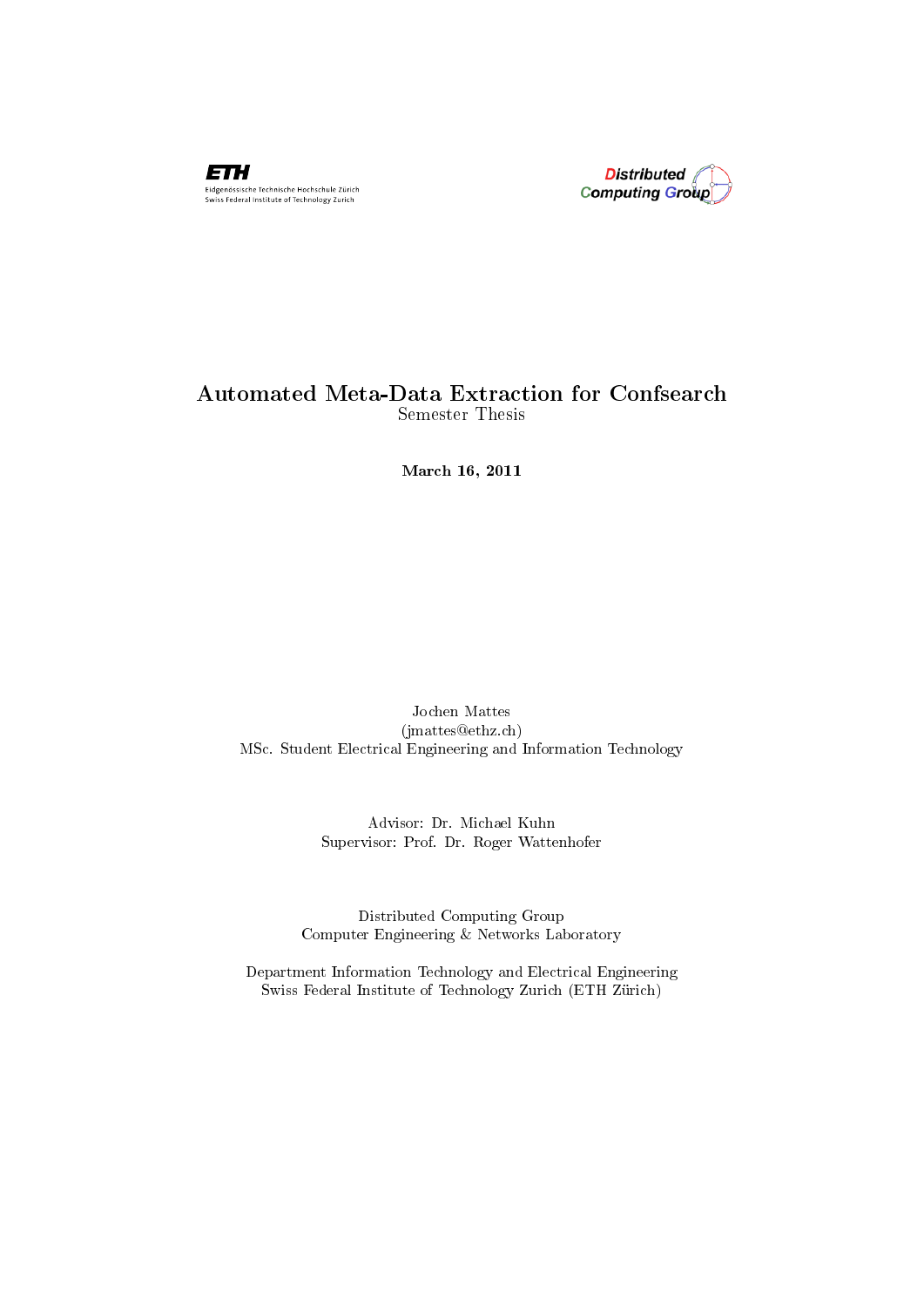#### Abstract

Extracting meta-data from websites is an open field and up till now there exists no satisfying solution for extracting important dates (e.g. the Paper Submission Deadline) from conference websites. We present an automated way to extract the meta-data of an academic conference from its website. We aim to facilitate the manual update of such data on the conference directory Confsearch (http://www.confsearch.org).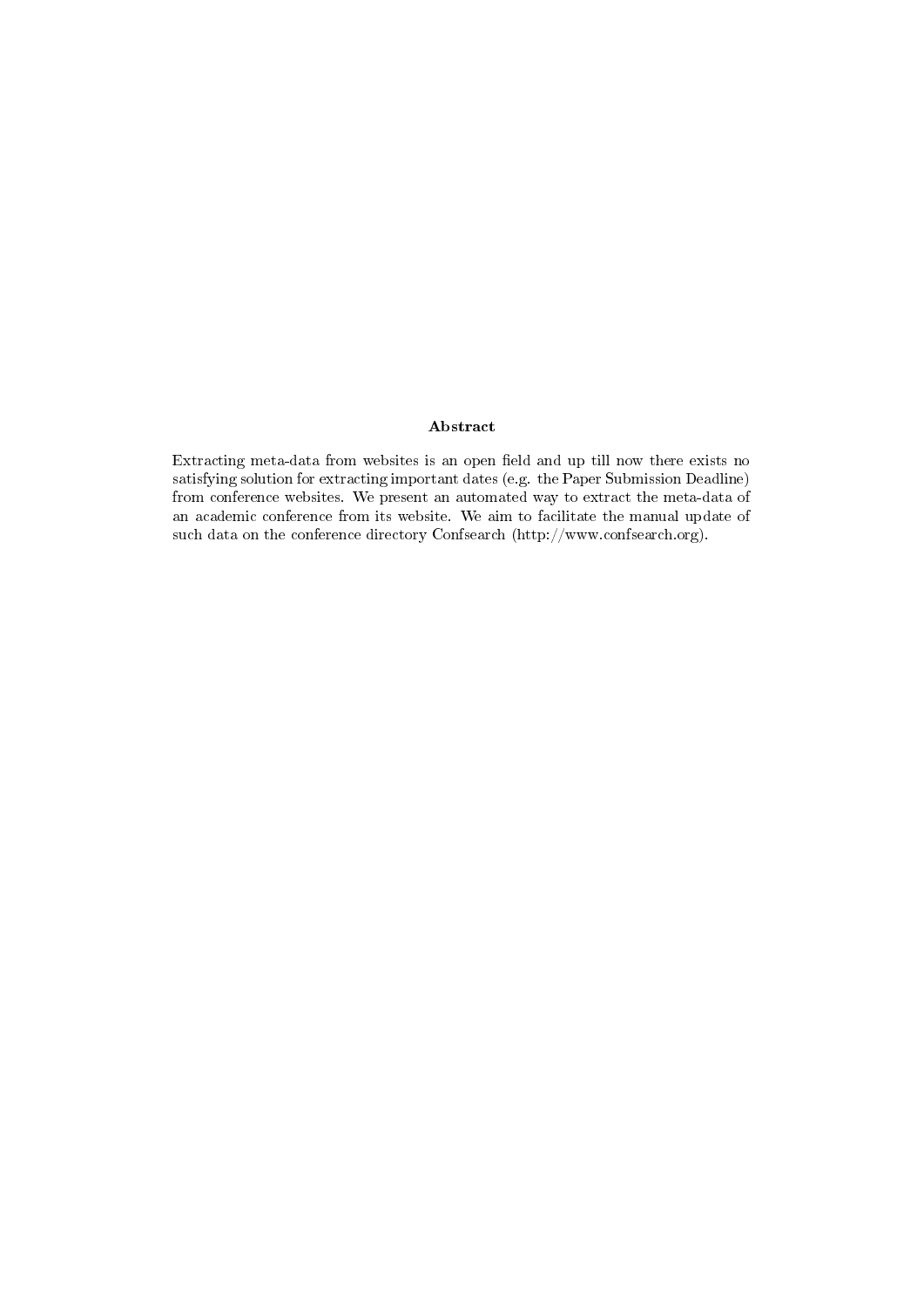# Contents

| $\mathbf{1}$            | Introduction        |                                                    |                |  |  |  |
|-------------------------|---------------------|----------------------------------------------------|----------------|--|--|--|
|                         | 1.1                 |                                                    | $\overline{2}$ |  |  |  |
|                         | 1.2                 |                                                    | $\overline{2}$ |  |  |  |
| $\mathbf{2}$            | <b>Related Work</b> |                                                    |                |  |  |  |
|                         | 2.1                 |                                                    | $\overline{4}$ |  |  |  |
|                         | 2.2                 |                                                    | - 5            |  |  |  |
|                         | 2.3                 |                                                    | $\overline{5}$ |  |  |  |
| 3                       | Algorithms<br>7     |                                                    |                |  |  |  |
|                         | 3.1                 |                                                    | $\overline{7}$ |  |  |  |
|                         | 3.2                 |                                                    | $\overline{7}$ |  |  |  |
|                         | 33                  | Clustering Words                                   | -9             |  |  |  |
|                         | 3.4                 |                                                    | - 9            |  |  |  |
|                         | 3.5                 |                                                    | 10             |  |  |  |
|                         | 3.6                 | Establishing a Relationship between Label and Date | 12             |  |  |  |
|                         | 3.7                 |                                                    | 14             |  |  |  |
|                         | 3.8                 |                                                    | 15             |  |  |  |
|                         | 3.9                 |                                                    | 16             |  |  |  |
| $\overline{\mathbf{4}}$ | Unsuccessful Ideas  |                                                    |                |  |  |  |
|                         | 4.1                 |                                                    | 17             |  |  |  |
|                         | 4.2                 |                                                    | 17             |  |  |  |
| 5                       | Results             |                                                    | 18             |  |  |  |
| 6                       | Conclusions         |                                                    |                |  |  |  |
| 7<br>Acknowlegements    |                     |                                                    | 20             |  |  |  |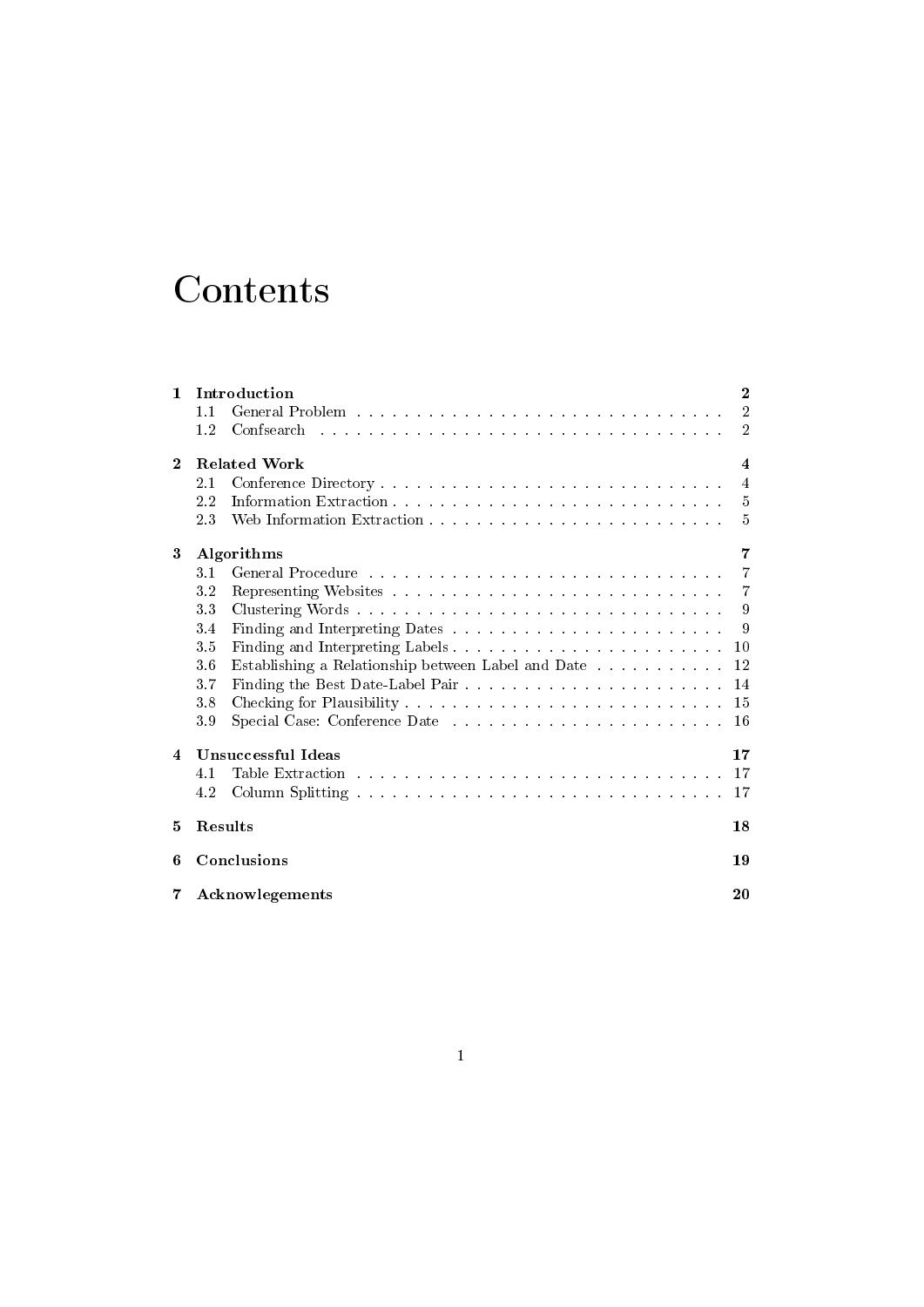## Introduction

#### 1.1 General Problem

The World Wide Web is a huge source of semi-structured documents that mostly present information in a way that it is easily accessible to the human user. Yet extracting the information can be a very hard task for a computer. Several applications could greatly benefit from the information stored in these semi-structured documents if they were readable by computers. Question answering services such as Wolframalpha<sup>1</sup> benefit largely from semi-structured documents. For Confsearch as search engine for academic conferences it would be very interesting to have access to meta data about a conference stored in the document. To our best knowledge, other conference directories and conference search engines (cf. Section 2.1) have the same open problem. These services could also greatly benefit form the solution we are evaluating.

#### 1.2 Confsearch

Confsearch is a conference search engine that lists many conferences from various fields related to computer science, information technology and electrical engineering. The unique selling point of Confsearch is its searching and ranking algorithm that works on basis of DBLP<sup>2</sup> publication records [1].

Unfortunately DBLP does not provide meta data for the corresponding conferences and so in Confsearch the user can modify the meta-data of upcoming events and add new conferences to the site. The meta-data stored are:

- URL of the conference website,
- Conference Date (start and end),
- Abstract Registration Deadline,

 $1$ http://www.wolframalpha.com <sup>2</sup>http://www.informatik.uni-trier.de/~ley/db/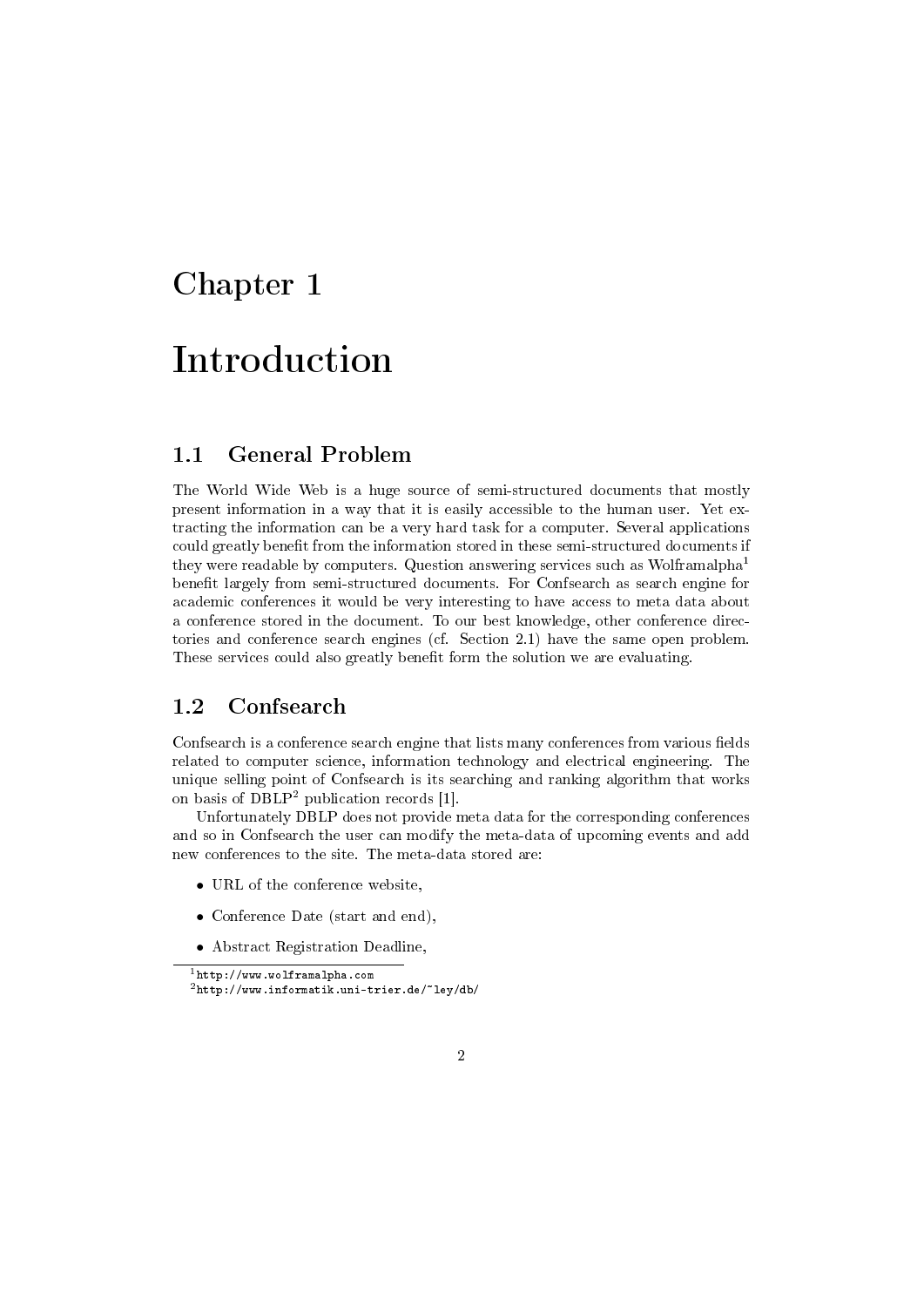- Paper Submission Deadline,
- Date of the Notification of Acceptance and
- Deadline for the Camera-Ready Version of the Paper.

When adding a new conference to the website the user is asked to fill out at least 13 fields. Confsearch expects the dates to have a specific format, which makes copy  $\&$ paste form the conference website impractical for most cases and adding or modifying a conference consumes a lot of time.

It would be much more convenient if the user only had to give the URL of the conference website and having an automated way to extract all the relevant information from the website.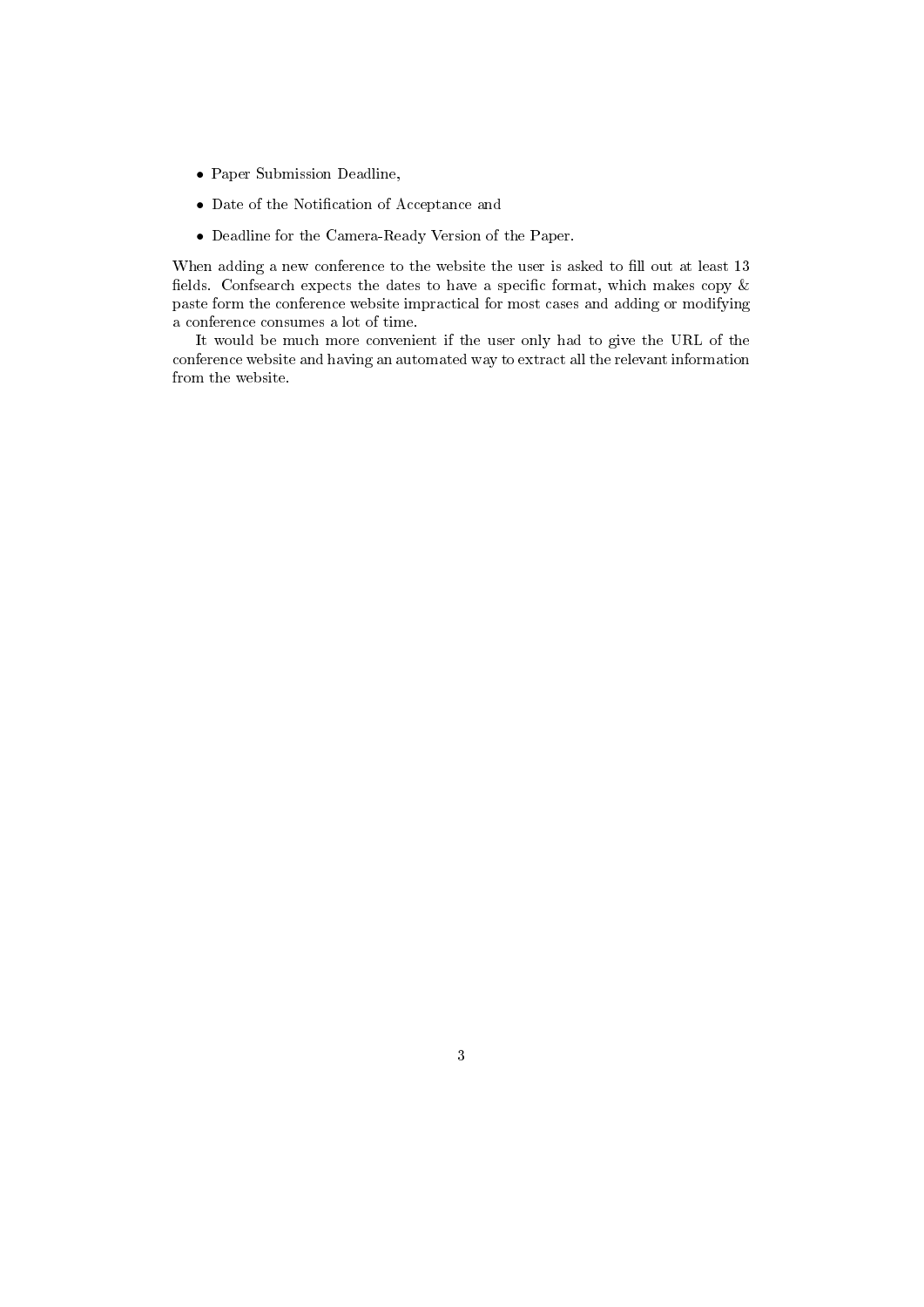## Related Work

We take a look at other conference directories and how they keep their data set up to date (Section 2.1), how information extraction is dealt with in general (Section 2.2) and what is special for the case of information extraction from websites (Section 2.3).

#### 2.1 Conference Directory

Confsearch is sharing the market of conference directories / search engines with some other well-maintained websites and a lot of websites with only limited functionality and use; we list the most important ones (according to our research).

Allconferences.com  $^{-1}$  is a website that list conferences of all academic fields. One can add a conference manually through a very extensive form which makes adding a conference a very time consuming endeavor. The information entered by the user is evaluated by the website operator and then released.

WikiCFP  $^{-2}$  is a semantic wiki that lists a number of conferences in science and technology. A registered user can add new conferences and modify existing conferences and they rely on the "wiki-believe", that even though a single person might have bad intentions one can always trust the community. Therefore the data set is maintained by its users.

**Conferencealerts.com**  $3$  is a website that informs its user about new conferences and updates in the meta data of a conference. Every visitor of the website can add a new conference to the database, but modification of the meta data is only possible for the person who added the event.

 $1$ http://www.allconferences.com

<sup>2</sup>http://wikicfp.com

<sup>3</sup>http://www.conferencealerts.com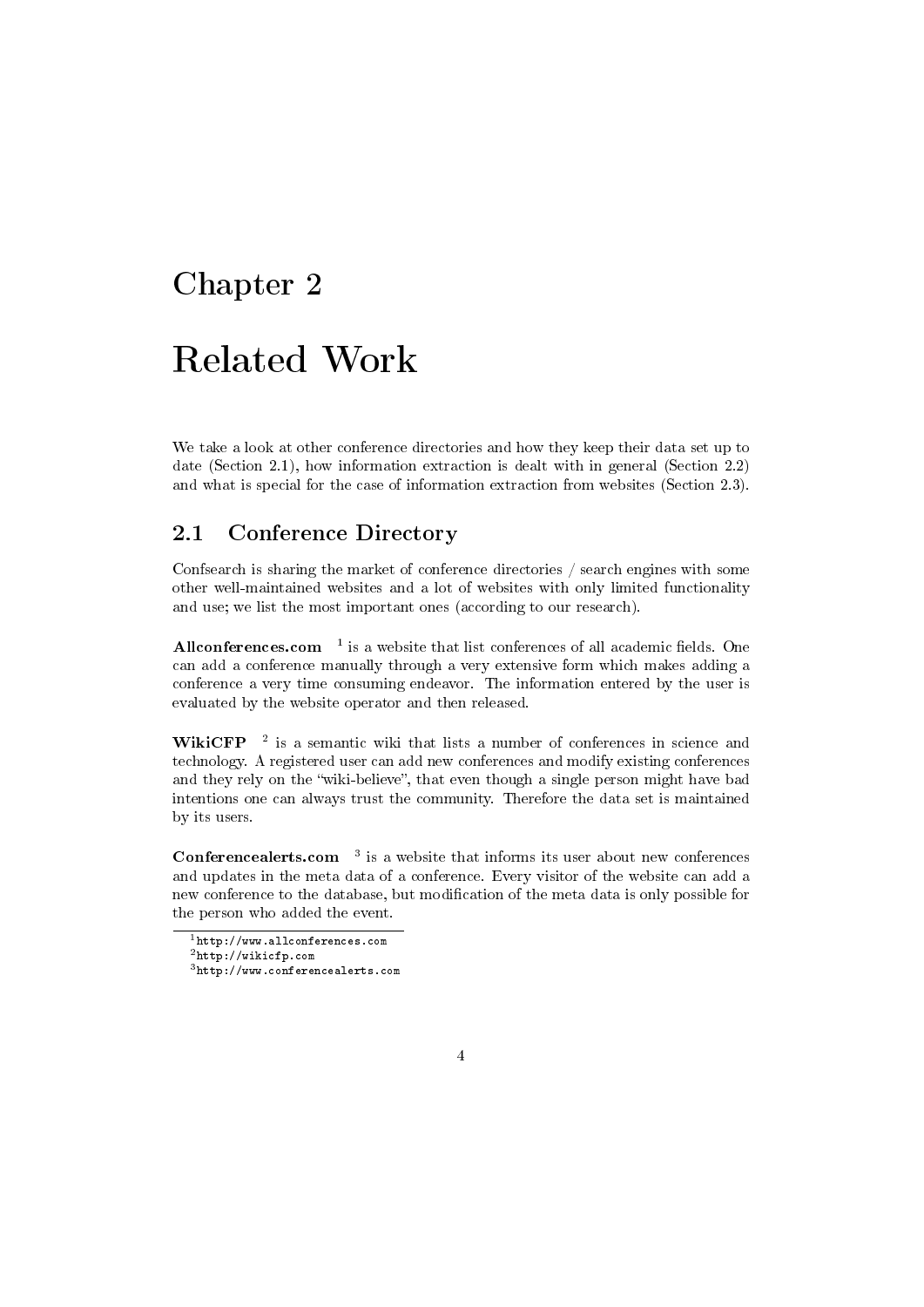Other services There are many other sites on the web that are more specialized or managed by a single person.

#### 2.2 Information Extraction

Grisham describes Information Extraction in the following way: "Information Extraction [...] involves the creation of a structured representation [...] of selected information drawn from the text" and states further: "[...] in Information Extraction we delimit in advance [...] the semantic range of the output: the relations we will represent, and the allowable fillers in each slot of extraction"  $[2]$ . When extracting meta-data like the submission deadline from the website we do exactly that: we delimit the "semantic range" to a date and extract that information from the website.

Information Extraction is a wide field and the Message Understanding Conferences (MUC-X) concentrate mostly on Information Extraction. Still Information Extraction in its general definition as given by Grisham  $[2]$  concentrates on extracting information from plain text and not from websites. The more specific task to extract information from websites is part of the "Web Information Extraction".

#### 2.3 Web Information Extraction

Laender et al. [3] categorize the Web Information Extraction Techniques as follows:

- HTML-Aware Tools, that transform the source code of the website into a parsing tree and operate on that,
- NLP-Based Tools, that apply filtering, part-of-speech-tagging and lexical semantic tagging to build relationships between phrases and sequence elements,
- Wrapper Induction Tools, that generate delimiter-based extraction rules,
- Modeling-Based Tools, try to locate parts of the website that conform with a given structure,
- Ontology-Based Tools, that rely directly on the data and use an ontology to locate constants.

Still the approach we take does not fit in either of these categories, as we rely on the parsing capabilities of the Mozilla Browsing Agent and extract relevant information from the DOM after the website has been parsed.

HTML-Aware Tools HTML-aware tools download the source code of the website and then transform it to a parsing tree. Tools like W4F [4], XWRAP or RoadRunner help users to build wrappers that extract information form existing websites. W4F[4] and XWRAP[5] generate solid website-specific wrappers. So the websites have to be known in advance which is not the case when we want to extract information from an arbitrary conference website.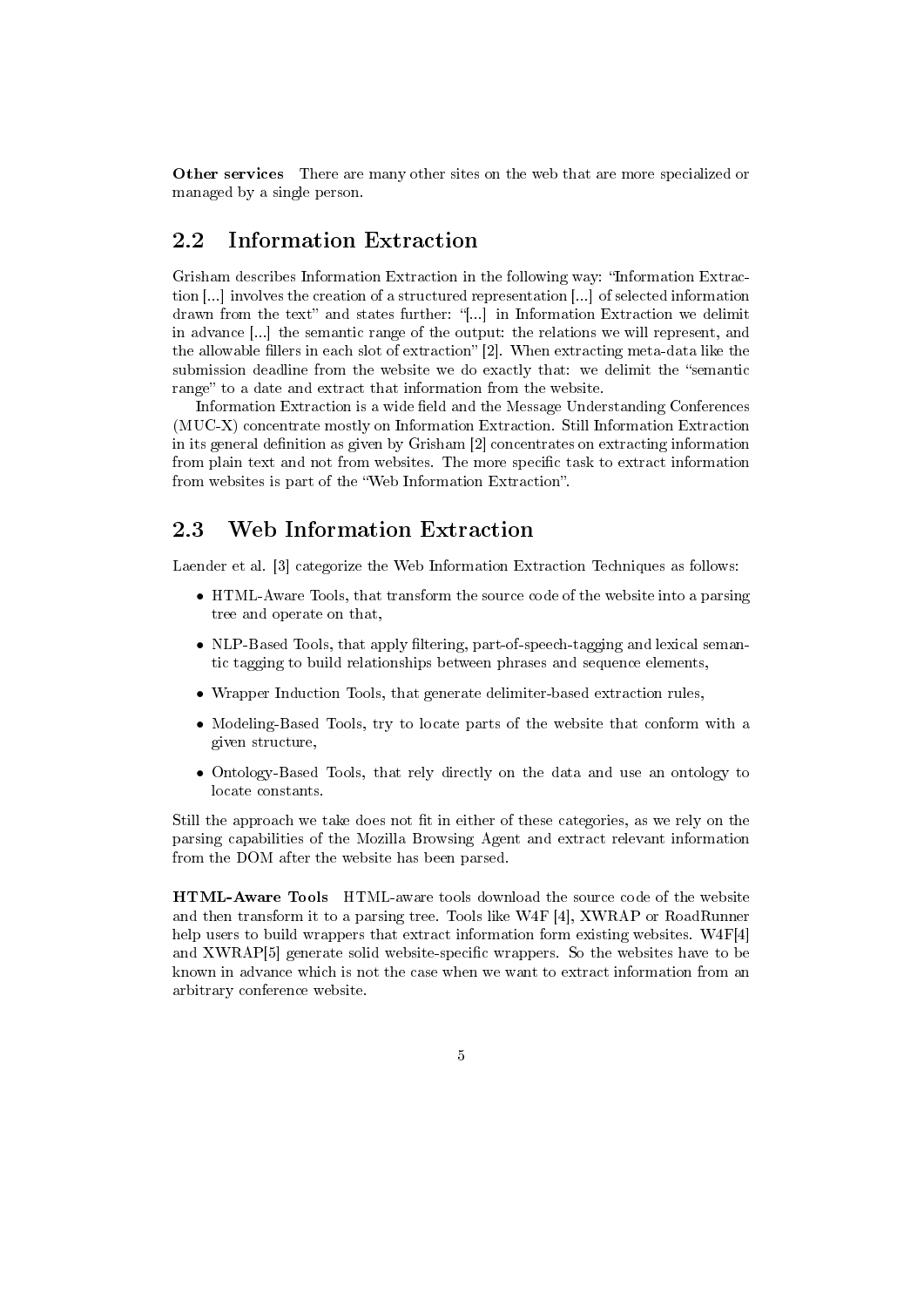RoadRunner [6] relies on extracting information from websites that represent objects of a database, as it uses the difference of two similar websites to build a wrapper that extracts the "different" information on the websites. This works well for any kind of website that is directly generated from a database [6]. Yet this approach does not work for our case, as there is no second website that one could use to calculate the differences.

NLP-Based Tools NLP-based tools like RAPIER [7] concentrate on extracting information from text documents and mostly ignore the HTML context. We might loose relevant information when discarding the structure of the website. But the main problem is that the meta data we are searching for is normally contained in tables or table-like structures. Using NLP-based tools does not seem to help here.

Wrapper Induction Tools Wrapper Induction tools like WIEN [8] always generate wrappers that are specifically built for a certain website. Wrappers help to extract information from documents that were generated from a database, which is not the case in our problem.

Modeling-Based Tools Tools following the modeling-based approach like NoDoSE [9] work with a user-defined model of the document. This is mainly done for plain-text documents as they don't provide additional cues that would allow it to use a wrapper.

Ontology-Based Tools Waterson and Preece state: "An onotology defines the terminology of a domain of knowledge: the concepts that constitute the domain, and the relationship between those concepts." [10] Ontology-Based Tools rely on a "previously constructed ontology to describe the data of interest, including relationships, lexical appearance, and context keywords. By parsing this ontology, the tool can automatically produce a database by reorganizing and extracting data present in documents or pages given as input. [3] As this method strongly relies on the careful construction of an ontology [3] it seems to be an overkill.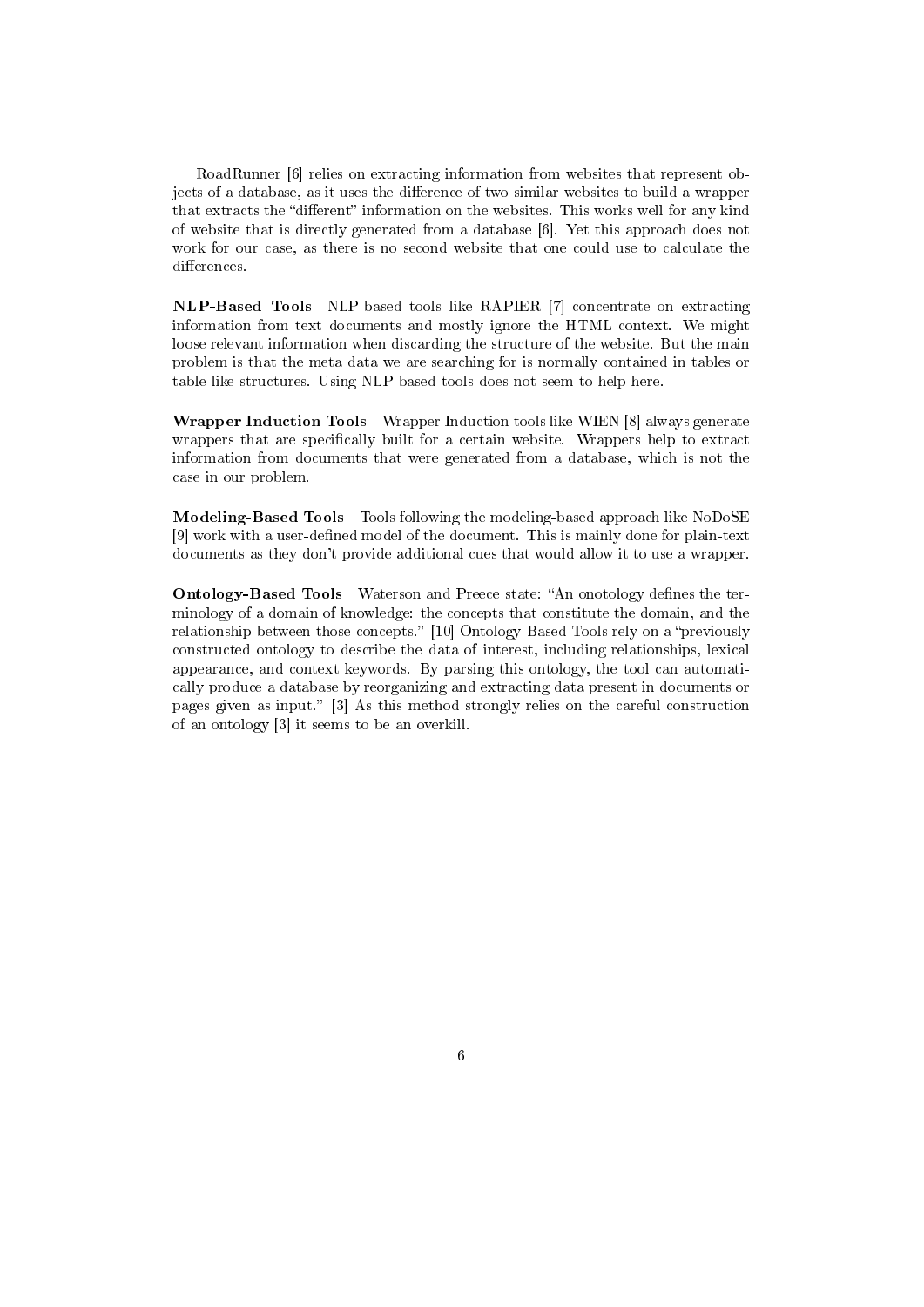## Algorithms

#### 3.1 General Procedure

At first we describe how to represent the website (Section 3.2) so that we can easily extract the information we need. Then we describe how to form word clusters (Section 3.3) and how to find and interpret the dates (Section 3.4) and labels (Section 3.5) in the word clusters. A label as depicted in Figure 3.1 is in this context any string that gives information to whatever class the date nearby belongs to. Having found all dates and labels on the website, we describe how to establish a relationship between them (Section 3.6) and how to find the best fitting of the possible pairs (Section 3.7). At last we describe how to check the found results for plausibility (Section 3.8).

#### 3.2 Representing Websites

Out of the many possible representations of a website we mainly considered the following three: source code, image and DOM.

Source Code The main advantage of using the web site's source code is simplicity as the source code is very easy to obtain. However the line distance of two objects in the source code does not necessarily relate to the pixel distance of the two objects after the website has been parsed by a web browser. As the human visitor of the website



Figure 3.1: Illustration of Label and Date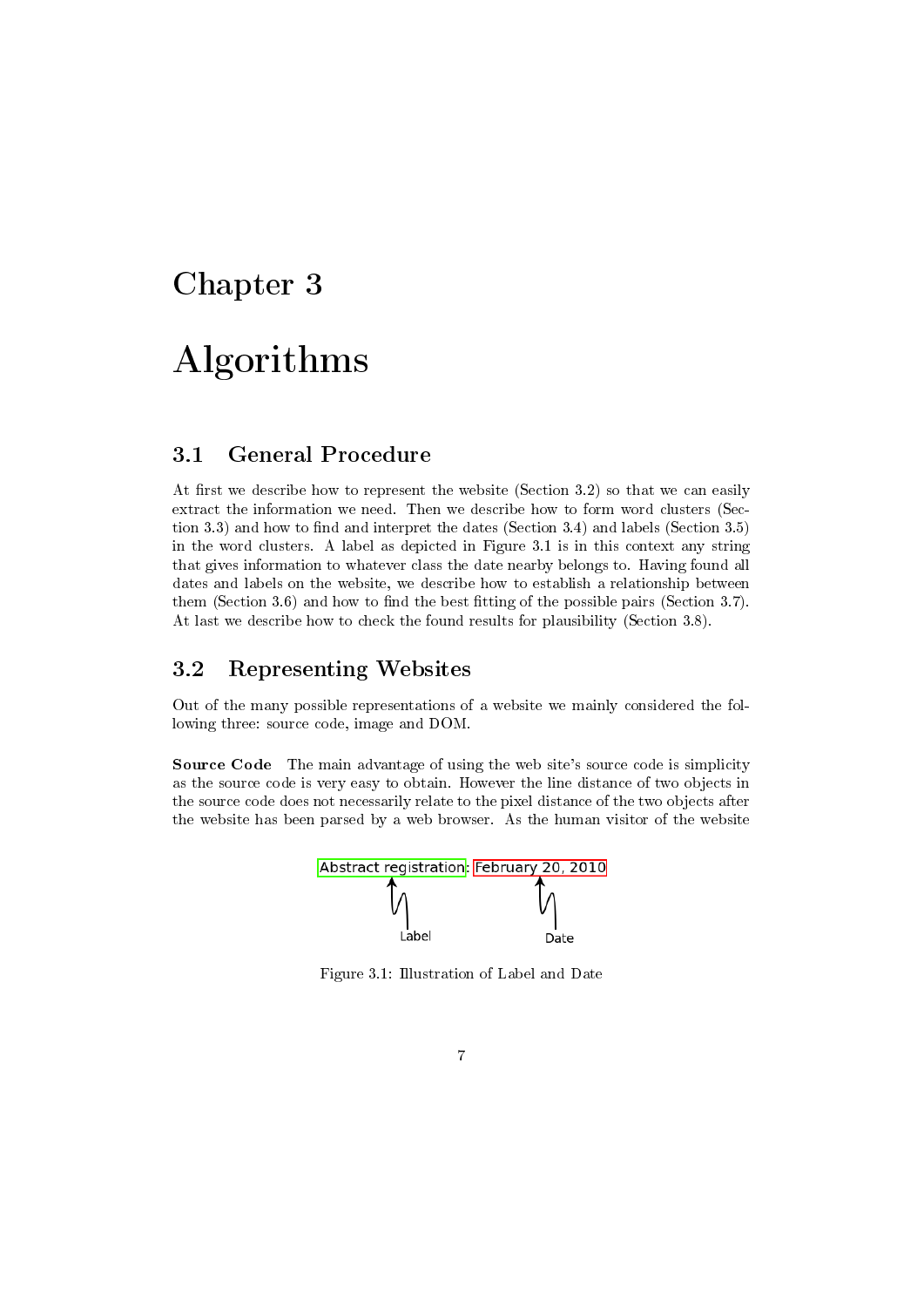draws conclusions about the relation of two objects from the pixel distance of these objects, it is a serious drawback to lose that information.

Image The problem with the source code, that we do not know the absolute position of an object after it is parsed, can be overcome when choosing the image representation of the website. This could be obtained by calling the website using a browser, letting the browser parse it, taking a screen shot of the parsed website and afterwards running a OCR tool to obtain the text nodes and their position on the website. The big advantage with this method is that we can access the information stored in the images on the website. A noticeable number of websites do only publish the conference date in this way. Still the effort necessary to implement this procedure seems to be too high.

Document Object Model According to International Standards Organization for the World Wide Web (W3C) the "Document Object Model" (DOM) is "[...] a platformand language-neutral interface that will allow programs and scripts to dynamically access and update the content, structure and style of documents." [11]

This allows to access the text nodes on the website including their absolute position including height and width of the text box as well as further information about the text node. Even though it is therefore possible to directly access all the information that is stored on the website in clear text, one still had to use OCR tools to extract the information stored in the images.

Chosen Solution The DOM representation seems to be the most promising. To make work even simpler we decided to extract only the relevant parts of the DOM tree. The procedure is the following:

- 1. Download the website to the local file system,
- 2. load the website in firefox,
- 3. wait for the browser to finish parsing the website,
- 4. run a JavaScript script to extract the relevant parts of the DOM Tree
- 5. and callback the Java application with the extracted data as parameter.

We have to download the website to the local file system as the Cross Scripting Countermeasures of the browser will not allow us to execute the JavaScript function, when a website uses frames with different origin top level domains.[12]

The JavaScript function walks through the DOM Tree top down, splits each text node into "words" (strings that do not contain white spaces) and extracts the information we want to use in further processing. The extracted information namely is: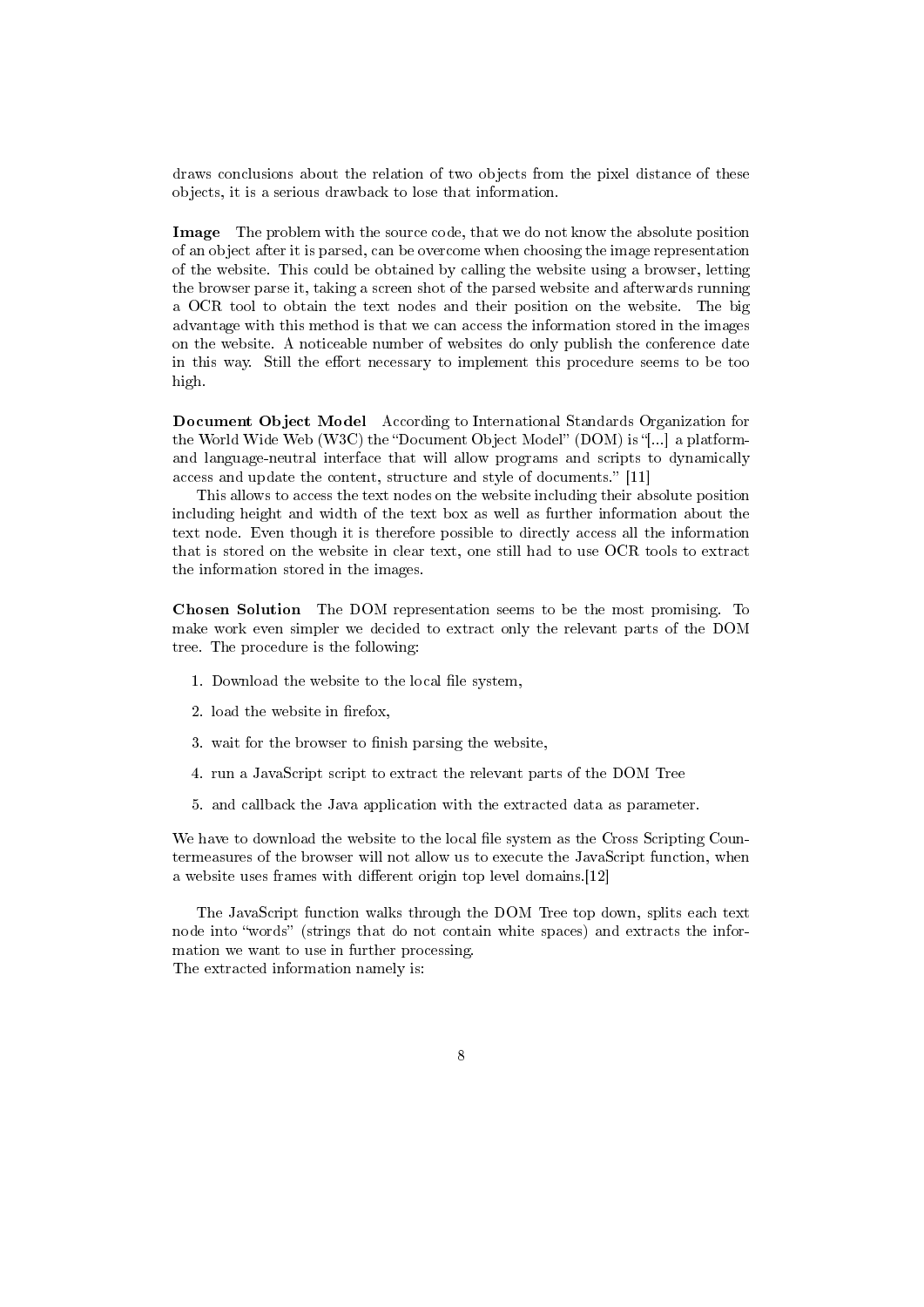- the node id which is an incrementing number that uniquely identifies the text node,
- the actual text in the text node,
- the x and y position of the left top corner of the text node,
- the height and width of the box,
- whether or not the word is struck out,
- and the "test font size" which is a measure for the font size<sup>1</sup>.

#### 3.3 Clustering Words

The data the Java application receives form the JavaScript function is not yet very helpful as we lost the context of the individual words when extracting them from the website. Therefore we combine words that are direct neighbors into a word cluster. The methods that follow will either work directly on the words or use the word clusters.

#### 3.4 Finding and Interpreting Dates

After combining the words into clusters we can search for dates and interpret them. This in done in two steps: Marking and Extraction.

Marking The marking step makes extraction easier as it maps multiple representations with the same meaning to an equivalence class as illustrated in Figure 3.2. It will further split the words into strings that do only contain alphanumeric characters. We will then translate possible representation of a day, month or year into a unique representation. So "Jan" and "January" are both translated to " $\gamma$ month(1)%". As the marking algorithm does not have any information of the context, it has no way to figure out whether the input string "1." stands for the first day of the month, or for January. It therefore translates it to "%dayOrMonth $(1)$ %.".

Extraction After Marking extraction method uses the additional information we obtain from the context. The extraction method requires a list of possible date formats (either individual dates or date periods) to search for and extract the obtained results. Because we are using solely context information and are operating on the marked text, we can extract date periods as well as single dates in the same step.

Therefore we used the following date formats listed in Table 3.1. This list is not claiming to be complete, but we are not aware of a single conference website, that cannot be interpreted correctly using this list.

<sup>&</sup>lt;sup>1</sup>The "test font size" is the area covered by the capital 'A' and seems to be a more appropriate measure for the perceived size of a font than the font size itself.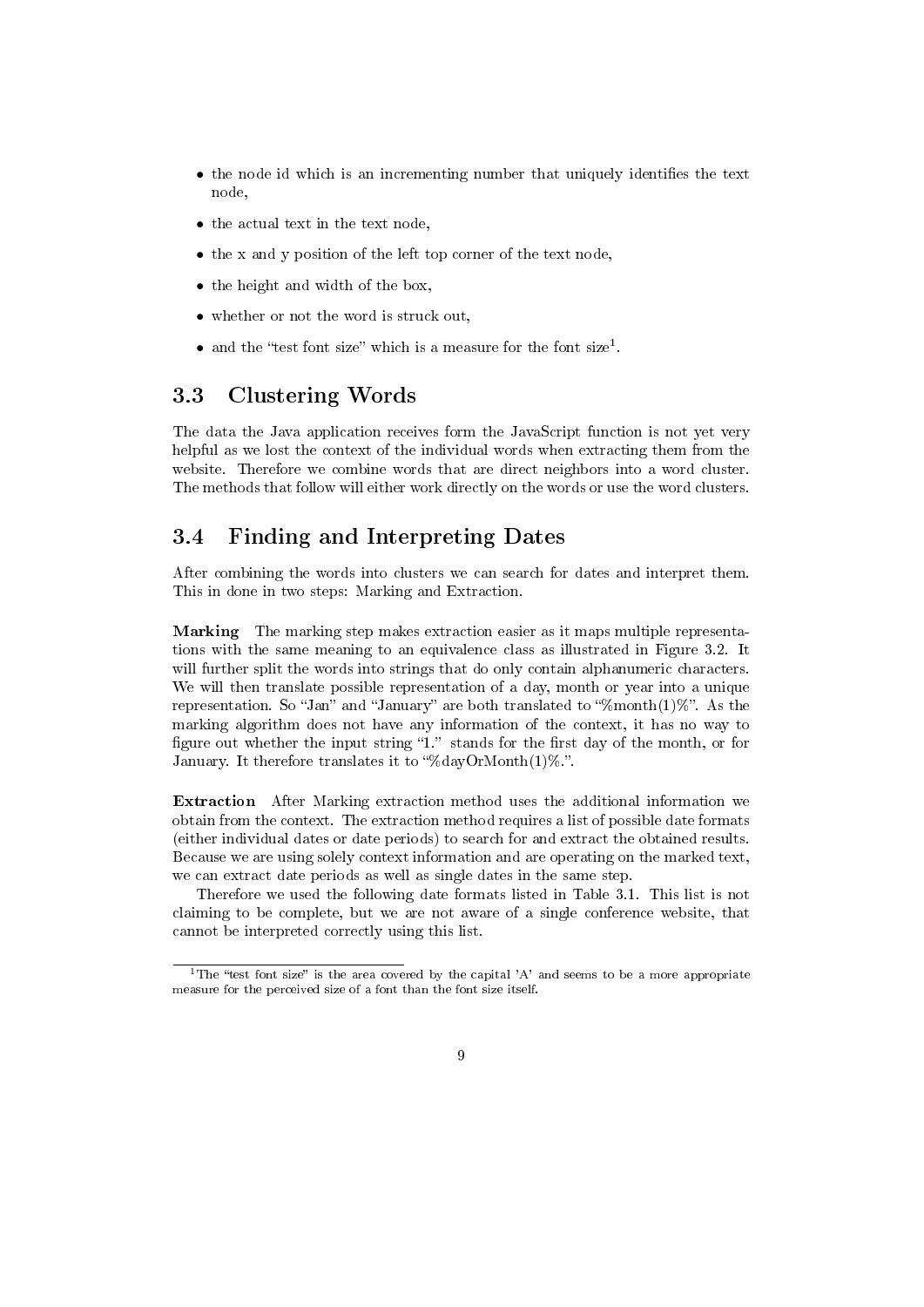| date format                                                           |  |  |  |  |
|-----------------------------------------------------------------------|--|--|--|--|
| weekday#month#day##weekday#month#day#year                             |  |  |  |  |
| ${\rm weekday\#weekday\#month\#day\#day\#year}$                       |  |  |  |  |
| $\overline{\rm day\#month\#year\#} \# \rm day\#month\#year$           |  |  |  |  |
| $\text{month}\#\text{day}\#\#\text{month}\#\text{day}\#\text{year}$   |  |  |  |  |
| $day\#month\# \#day\#month\# year$                                    |  |  |  |  |
| $month\#day\# \#day\#year$                                            |  |  |  |  |
| $day\# \# day\# month\# year$                                         |  |  |  |  |
| $day \# \#day \#month$                                                |  |  |  |  |
| $month\#day\#month\#day$                                              |  |  |  |  |
| $month\#day\# \#day$                                                  |  |  |  |  |
| $day\#month\#year$                                                    |  |  |  |  |
| $\overline{\text{weekday}\# \text{month}\# \text{day}\# \text{year}}$ |  |  |  |  |
| $month\#day\#weekday\#year$                                           |  |  |  |  |
| ${\rm weekday\#day\#month\#year}$                                     |  |  |  |  |
| $month\#day\#year$                                                    |  |  |  |  |
| $day\#month\#year$                                                    |  |  |  |  |
| year#month#day                                                        |  |  |  |  |
| $weekday \# month \#day$                                              |  |  |  |  |
| ${\rm weekday\#day\#month}$                                           |  |  |  |  |
| $month* \# day \# weekday$                                            |  |  |  |  |
| $\text{month*}$ #day                                                  |  |  |  |  |
| $day \# month^*$                                                      |  |  |  |  |

Table 3.1: Table of recognized date formats used in the Extraction step.  $'#$  separates two date elements.  $\#$  separates two dates of a time period and month\* is a placeholder for strings that can only be interpreted as a month (e.g. Jan, January, but not 01)

Sometimes the date format does not explicitly state the year (e.g. Jan 4th). For this reasons a preferred year can be specified.

#### 3.5 Finding and Interpreting Labels

Having found the dates on the website we have to find the interesting labels as they occur on the website (e.g. "Submission Deadline") and assign them to the correct class (e.g. Paper Submission Deadline). This is again done in two steps as illustrated in Figure 3.3: in the first step (Scoring) we calculate a score that expresses our "belief" that the label belongs to a certain class and in the second step (Classification) we assign that label to the class with the highest score.

Scoring In the first phase we take an individual word cluster and calculate a score that expresses our "belief" that this word cluster belongs to the specified class. (Even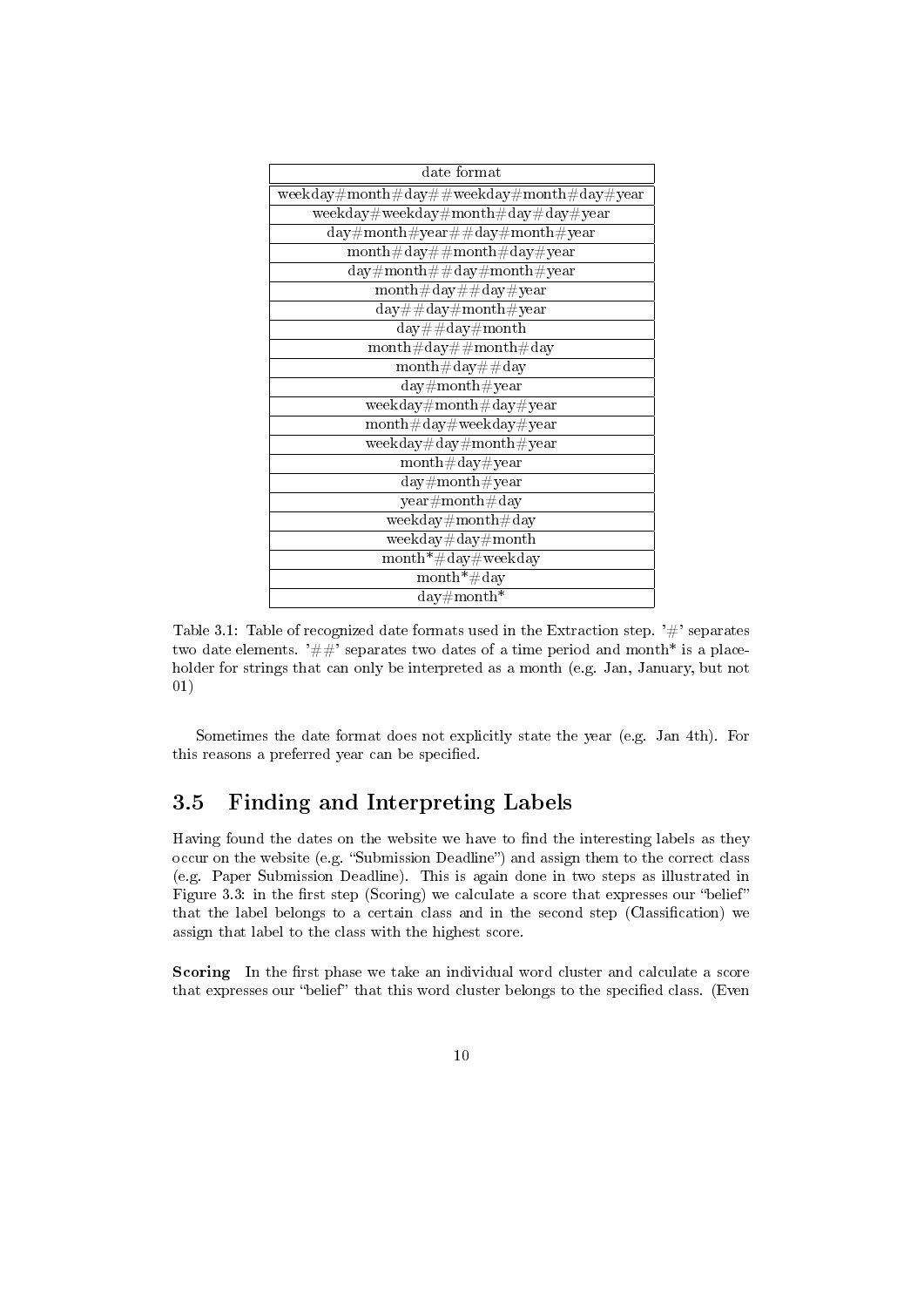

Figure 3.2: Two step procedure to mark and extract the dates.

though using probabilistic vocabulary, this is a deterministic approach.)

The algorithm splits the word cluster (a potential label) into words (splitting at white spaces). For each word it checks the predefined keyword list for the word and adds the associated score to the overall score if the word is listed. If the word is not found in the keyword list, the overall score is decreased by 100 points. The algorithm then returns the positions of the first and last word that was found in the keyword list as well as the calculated overall score.

The following pseudo code describes the principle in more detail.

```
function calculateClassScore(String wordCluster, int classId)
{
  int score = 0
  int firstHit = -1
  int lastHit = -1keywordList = get keyword list for class with the correct classId
  for each word in wordCluster
  {
    if word is in keywordList
    {
      if have not found start point yet
      \mathsf{f}firstHit = current word location
      }
```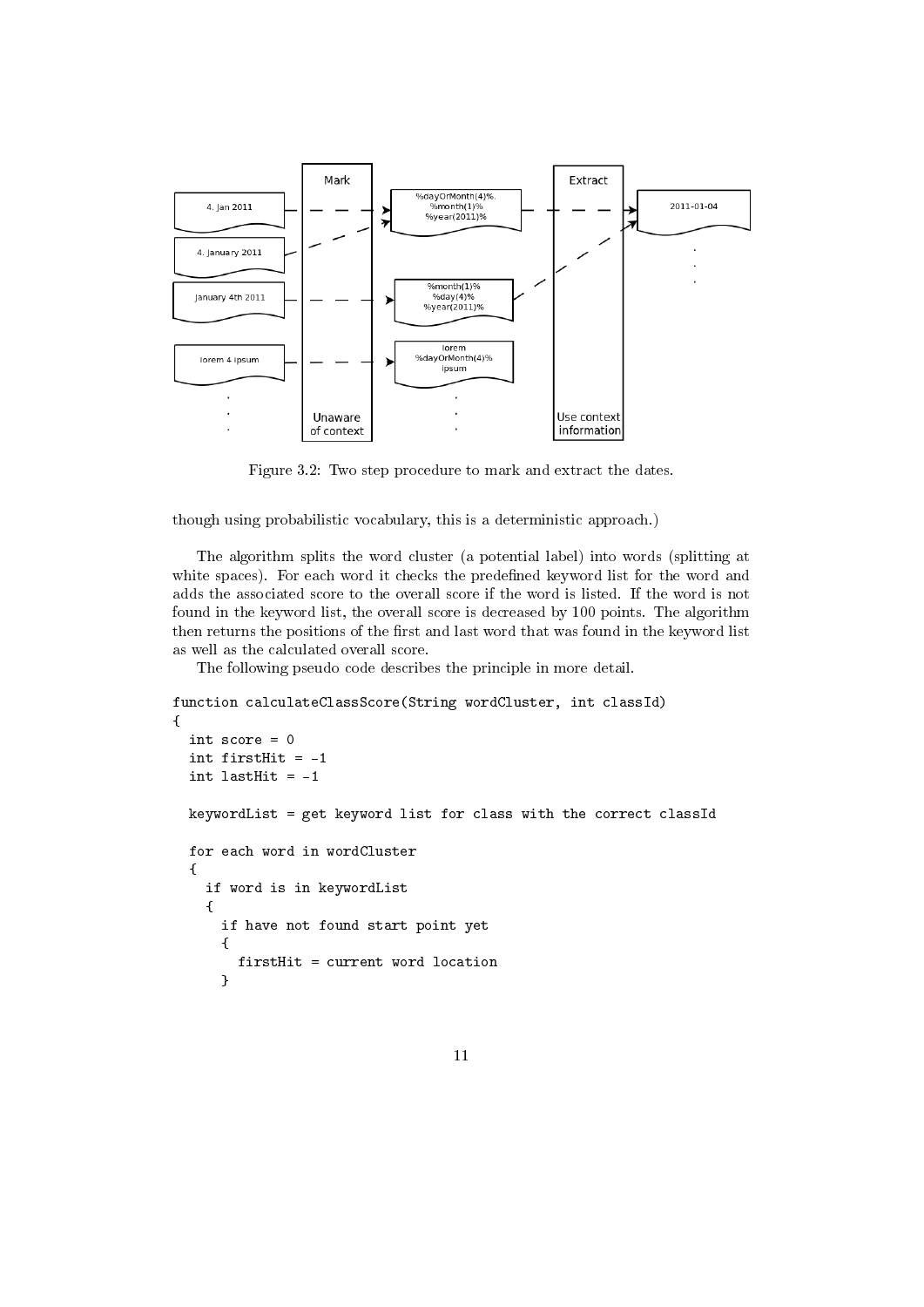```
curScore = score assigned with keyword
      lastHit = current word location
    }
    else if found start point
    {
      curScore = -100}
    score += curScore
    if score < 0
    {
      break
    }
  }
  return (firstHit, lastHit, score)
}
```
The implemented algorithm is more complex than the pseudo code as it keeps track of multiple possible start and end positions of a label in the word cluster and returns all the labels in the word cluster, whereas the pseudo code shown above only return one label and does not account for the possibility that there might be multiple possible interpretations for the same string (label candidates might overlap).

**Classification** The classification method uses the scores generated in the score phase and assigns the label to the class for which it got the highest score. In this step we also take labels from different classes that are overlapping. Again the label with highest score is kept.

The String "Camera-Ready Submission Deadline for Papers" could be interpreted as deadline for submission of the camera-ready version (interpreted substring "Camera-Ready Submission Deadline") and as submission deadline for the presentation version of the paper (interpreted substring "Submission Deadline for Papers"). When the possible interpretations overlap, the implemented algorithm returns the interpretation with highest score.

#### 3.6 Establishing a Relationship between Label and Date

Having found the dates and labels on the website we now have to investigate the relationship between these. This can be done by going through all the labels and find the date that minimizes some distance measure. The easiest meaningful distance measure is probably the euclidean distance between the centers (center distance) of the boxes representing label and date. The problem with this approach is that these boxes tend to have a larger width than height. So the center-distance for two boxes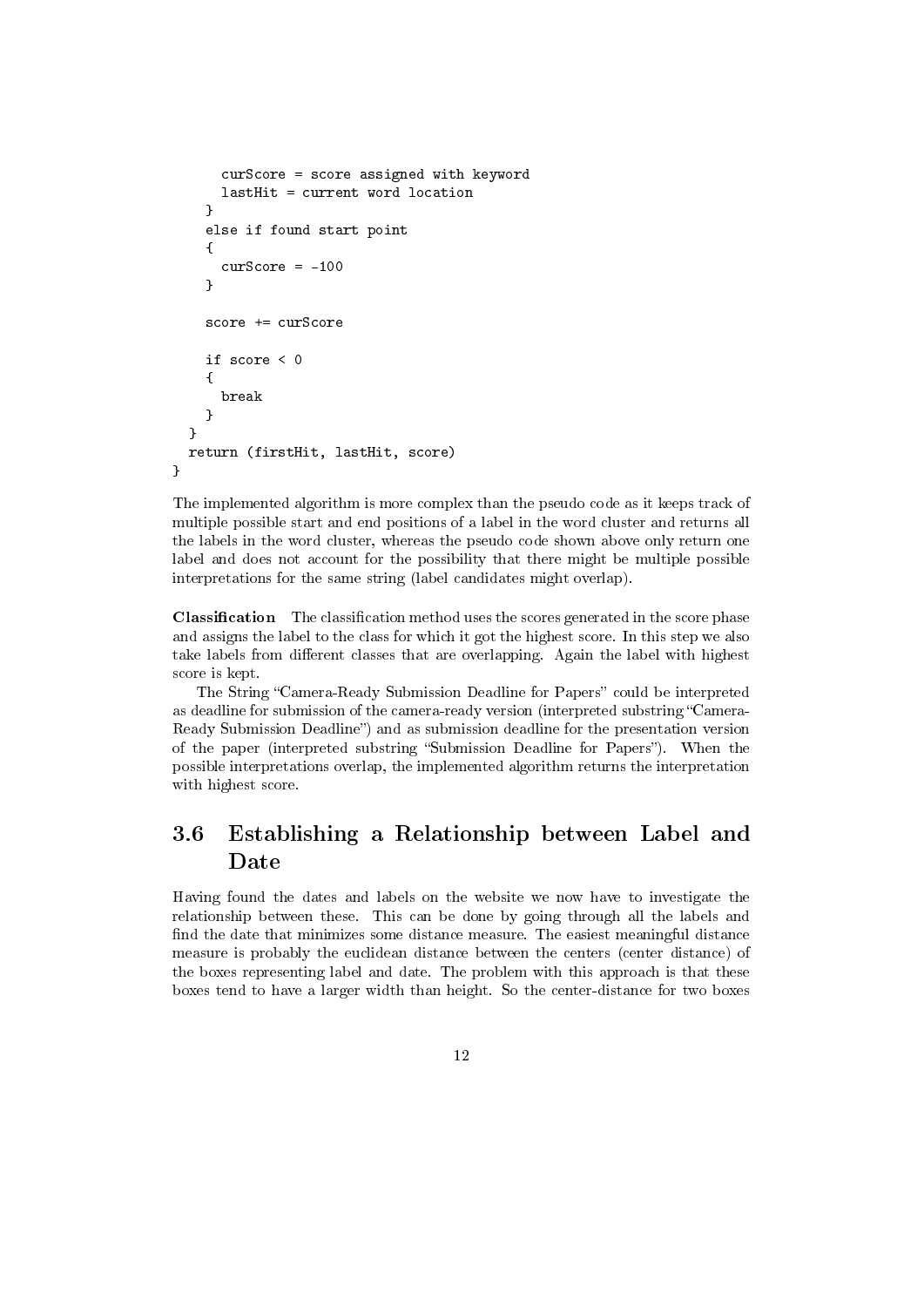

Figure 3.3: Two step procedure to extract the labels.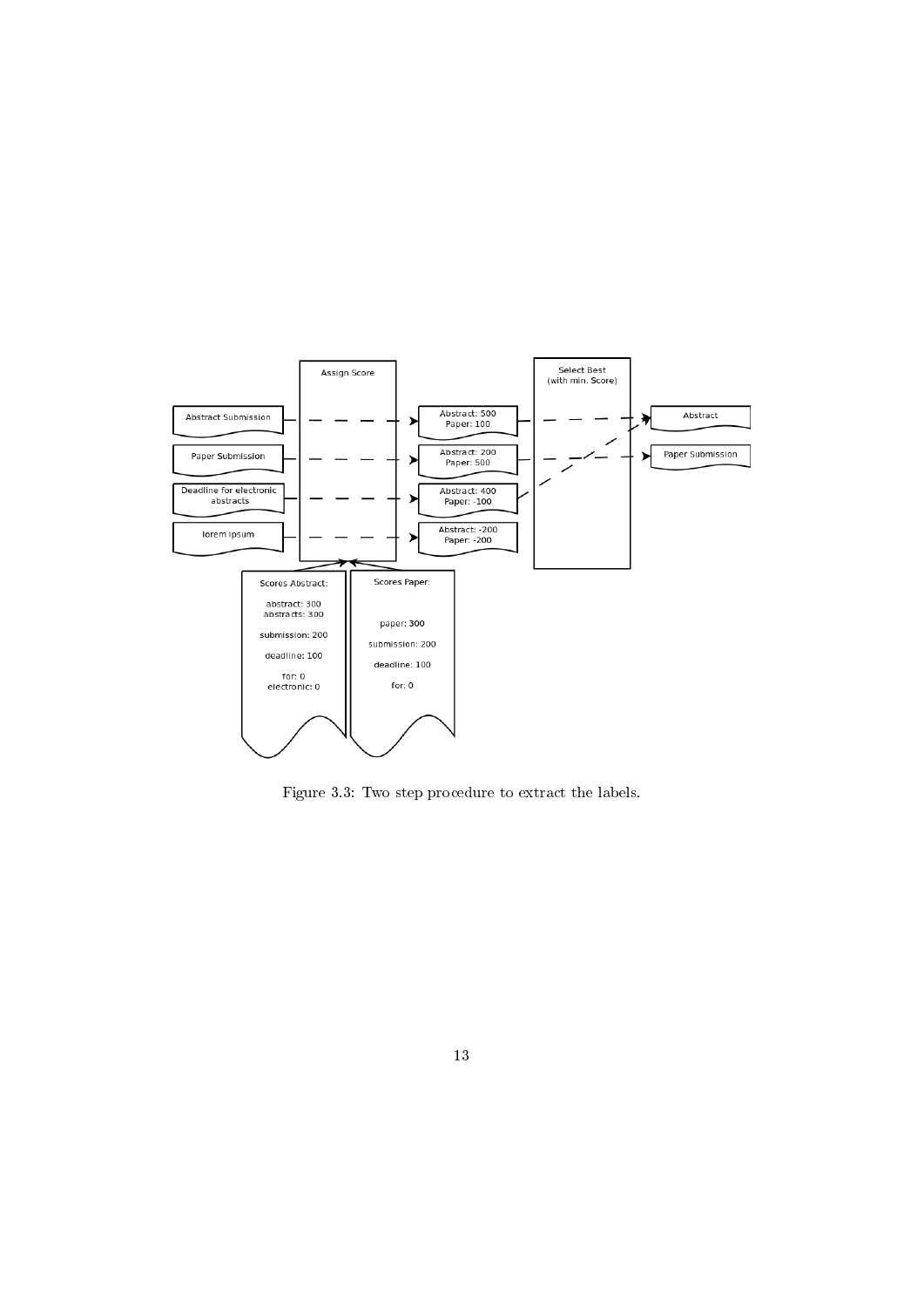

Figure 3.4: Difference between central euclidean distance and minimal distance.



Figure 3.5: Additional penalty for the direction.

that are direct horizontal neighbors will be larger than the center-distance for the case when the boxes are vertical neighbors. This is unpleasant as the date is most likely to be on the right of the label.

Therefore we calculate the minimal distance between the boxes which is defined by the the euclidean distance of the corners that are closest to each other. The mindistance is defined as  $d_{min} = \sqrt{[(\Delta x)_{min}]^2 + [(\Delta y)_{min}]^2}$  as illustrated in Figure 3.4. Still when having two direct neighbors, one right of the label, one above the label, we would like to prefer the one that is right, as the analysis of the conference websites show that the correct date is likely to be on the right of the label. To realize this we add an additional penalty for the direction which is depicted in Figure 3.5. In addition we prefer adjacent neighbors and therefore reduce the score if the two boxes are direct neighbors.

When the distance between label and date becomes too large, it is not likely that there exists a relationship between them, so we ignore pairs that have a calculated distance larger than a certain threshold.

#### 3.7 Finding the Best Date-Label Pair

When establishing the relationship between Label and Date, we went through all the labels we found on the website and looked for their best partner. Now we have to find out which is the best of these pairs for every class.

This problem seems to be trivial at first, as one might be tempted to simply select the pair with the highest score. But this is problematic as we might use the same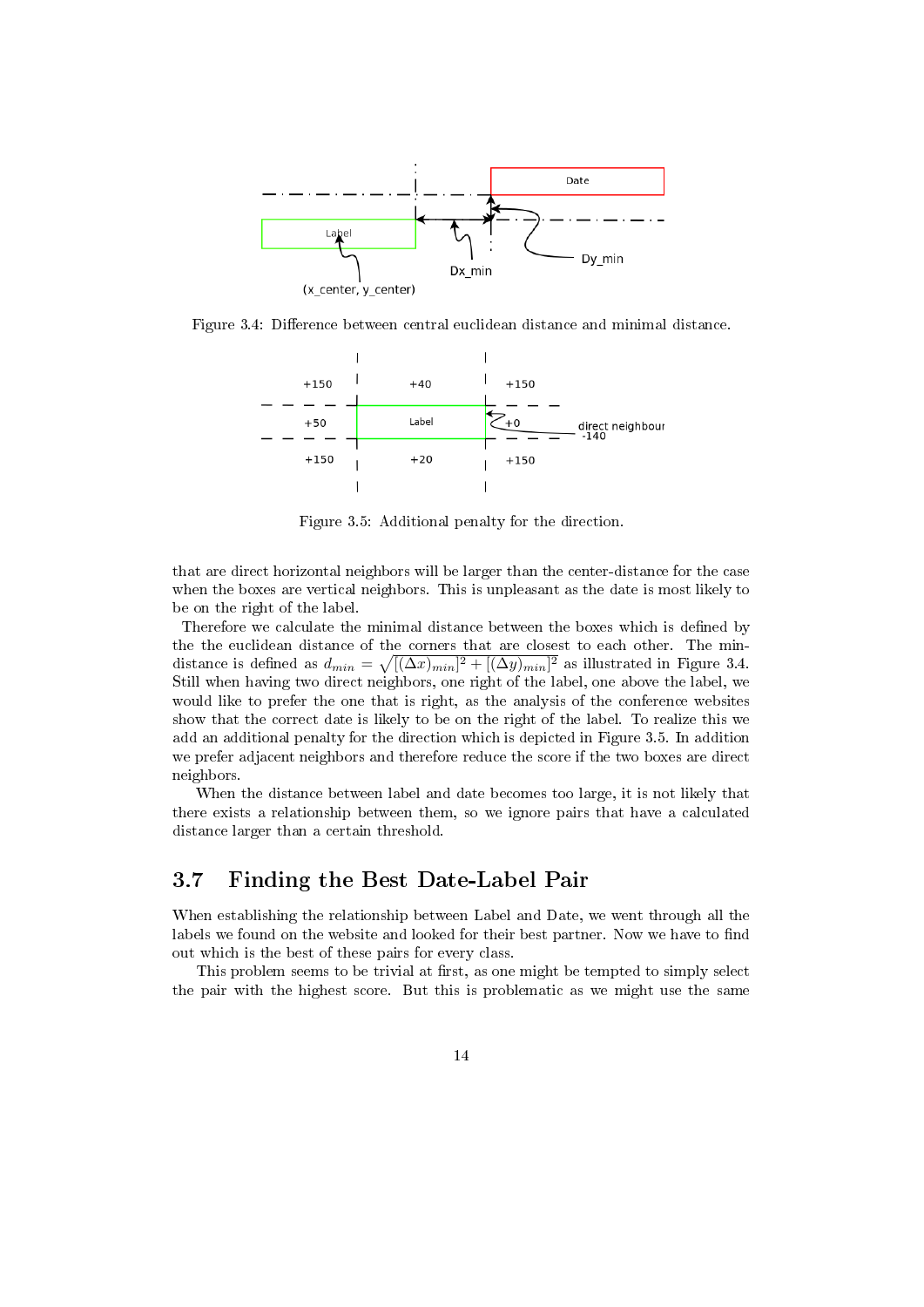|                                                            | min                 | max                         |
|------------------------------------------------------------|---------------------|-----------------------------|
| "Paper Submission Deadline" - "Notification of Acceptance" | $15~{\rm days}^1$   | $\sqrt{150 \text{ days}^2}$ |
| "Notification of Acceptance" - "Camera-Ready Version"      | $6 \text{ days}^3$  | $108 \text{ days}^4$        |
| "Paper Submission Deadline" - "Camera-Ready Version"       | $22 \text{ days}^3$ | $\sqrt{175 \text{ days}^5}$ |

Table 3.2: Minimal and maximal time distance between two events as found my manually scanning 259 conference websites.



Figure 3.6: Minimal and maximal time difference between two events.

date for two different labels. To prevent doing this, we sort all possible pairs by their score in descending order. Then we take the pair with the highest score, make it the best pair for the specific class and remove all pairs from the list, that either involve the date we assigned to the first class or the class itself. By doing this repetitively for all labels, we have ensured that we only assign one date to one class and all dates are assigned at most once.

#### 3.8 Checking for Plausibility

When directly accepting the label date pairs obtained from the above step, it might occur that the sequence of dates is invalid. In the simplest case: a paper cannot be accepted before it is handed in; so the Notification of Acceptance has to be after the Paper Submission Deadline. Analyzing the data set, that was manually extracted from 259 conference websites, we found the minimal and maximal time difference between two deadlines listed in Table 3.2

To make use of the knowledge we postulate a model in which a tuple of dates is only valid if all time differences between the events are in the intervals given in Table 3.2. By doing this we accept all data sets that are entirely "valid".

 $^1$ euro ssc  $2010, \,\mathtt{http://www.esl.fim.uni-passau.de/eurossc2010/calls/calls.html}$ 

<sup>2</sup> IEEE Infocom 2010, http://www.ieee-infocom.org/2011/

<sup>3</sup>CoNext 2010, http://conferences.sigcomm.org/co-next/2010/Workshops/StudentWorkshop/ cfp.html

 $^4\rm ALGO$   $2010,$  <code>http://algo2010.csc.liv.ac.uk/waoa/</code>

<sup>5</sup> International Conference on Software Engineering, http://2011.icse-conferences.org/ important-dates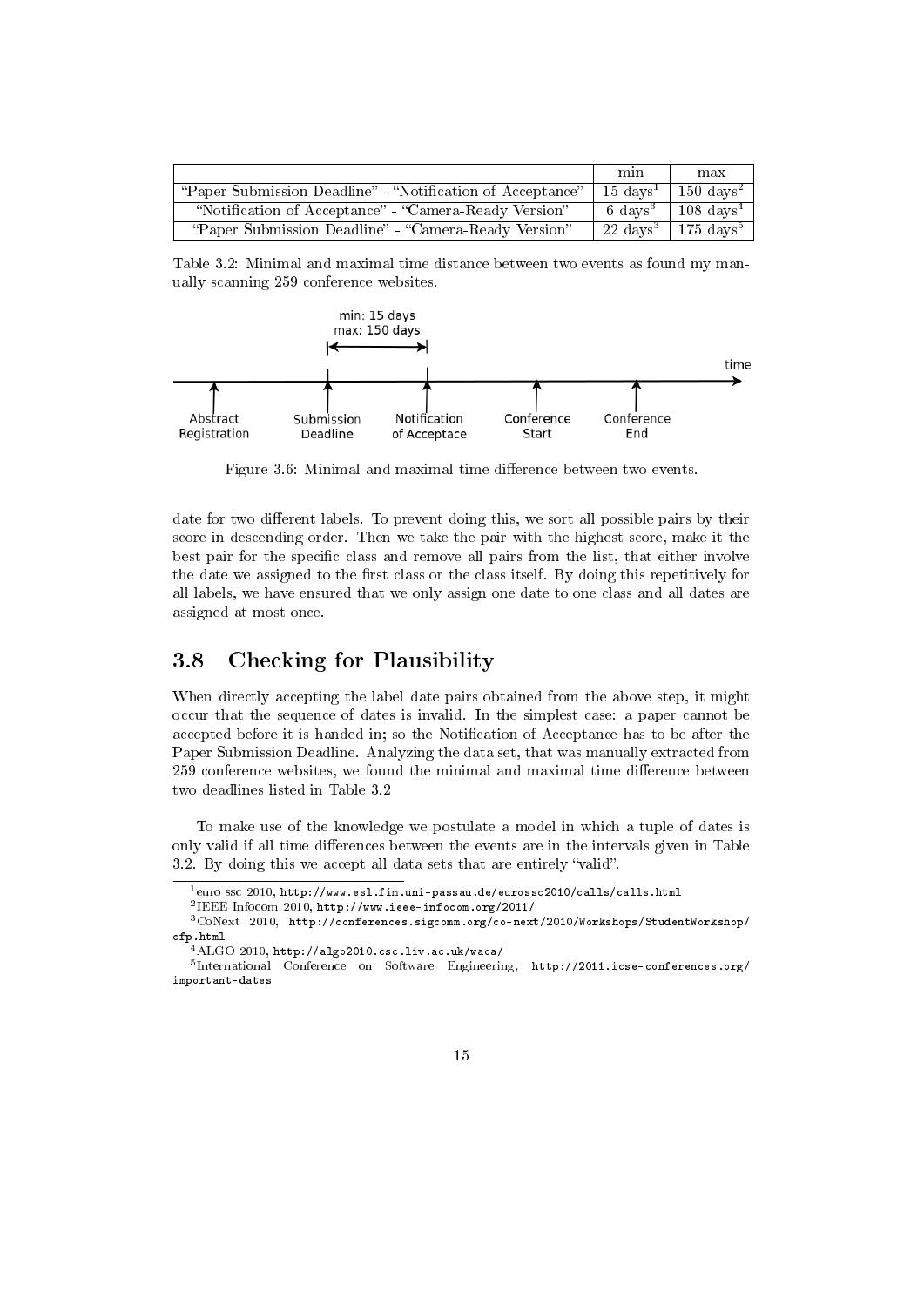A single outlier (e.g. the Notification of Acceptance is extracted incorrectly in a way that it now lies before the Paper Submission Deadline) would lead to rejection of the whole tuple. It is easy to evaluate that a time difference between two events is not valid (e.g. "Notification of Acceptance" is five days before the "Paper Submission Deadline"), but without further information it is impossible to tell which date is wrong.

To clean up the dates in a smoother way, we evaluate the time differences between all events and discard the dates for which both calculated time differences violate the model. Therefore we discard heavy outliers. If there are still time differences that violate the model, we discard both dates that contribute to the time difference, as we cannot tell which of them is wrong.

#### 3.9 Special Case: Conference Date

Some of the conference websites only print their conference dates as part of the header image on the website. It is therefore not always possible to extract the conference dates without the help of OCR. The approach used to extract other important dates from the website does not work here, as most websites would not use a "standard" label such as "Conference date", but use the conference name as label (e.g. IEEE Infocom: April  $10-15$ ). Extracting the conference name first and run the date extraction procedure with a conference specific keyword list would make the system more vulnerable and decrease the performance of the overall system. Therefore we exploit the fact, that conferences are normally held for several days and the conference date is therefore displayed as time interval. We extract all time intervals found on the website and use the one that occurs most often.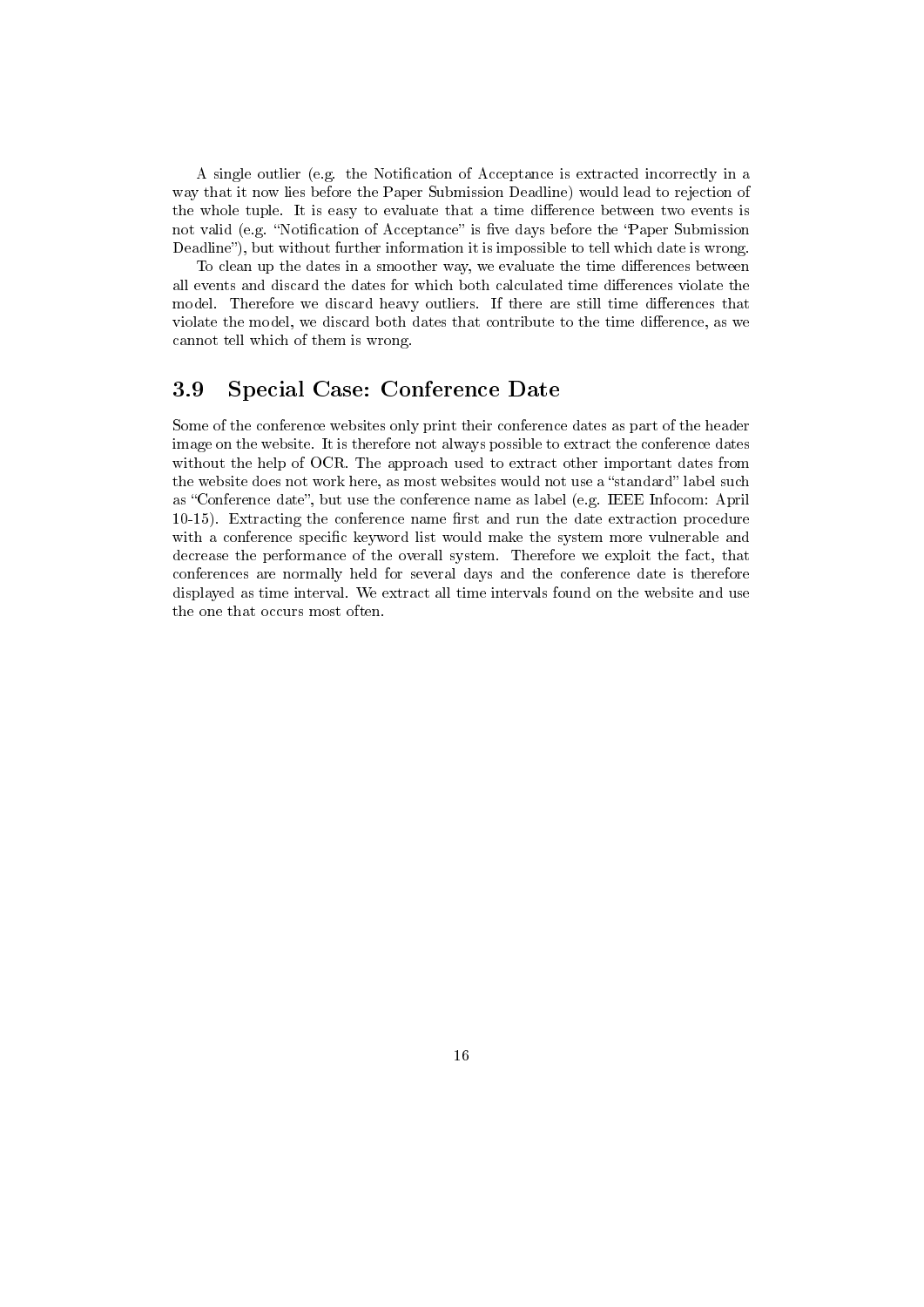## Unsuccessful Ideas

#### 4.1 Table Extraction

Some of the conference websites present the important dates in the form of a table. One could use that structural information to make extraction more precise. The implementation of a modified (decreased number of necessary iterations) version of the T-Rex algorithm [13] worked well for cases in which the standard approach presented in this report worked well and had problems in the cases we could have benefited from being able to extract data from tables.

#### 4.2 Column Splitting

Most websites are organized in multiple columns. Most common is the three column layout in which the left column is reserved for navigation, the middle column is for the actual content and the right column is used to display additional information. Being able to split the document into these columns and interpret each column as a separate scope, would eradicate the possibility that a label is incorrectly coupled with a date from another column. Using a simplied version of the algorithm proposed in Detecting Web Page Structure for Adaptive Viewing on Small Form Factor Devices [14] didn't lead to satisfying results, as the algorithm implemented failed more often than we benefited from it.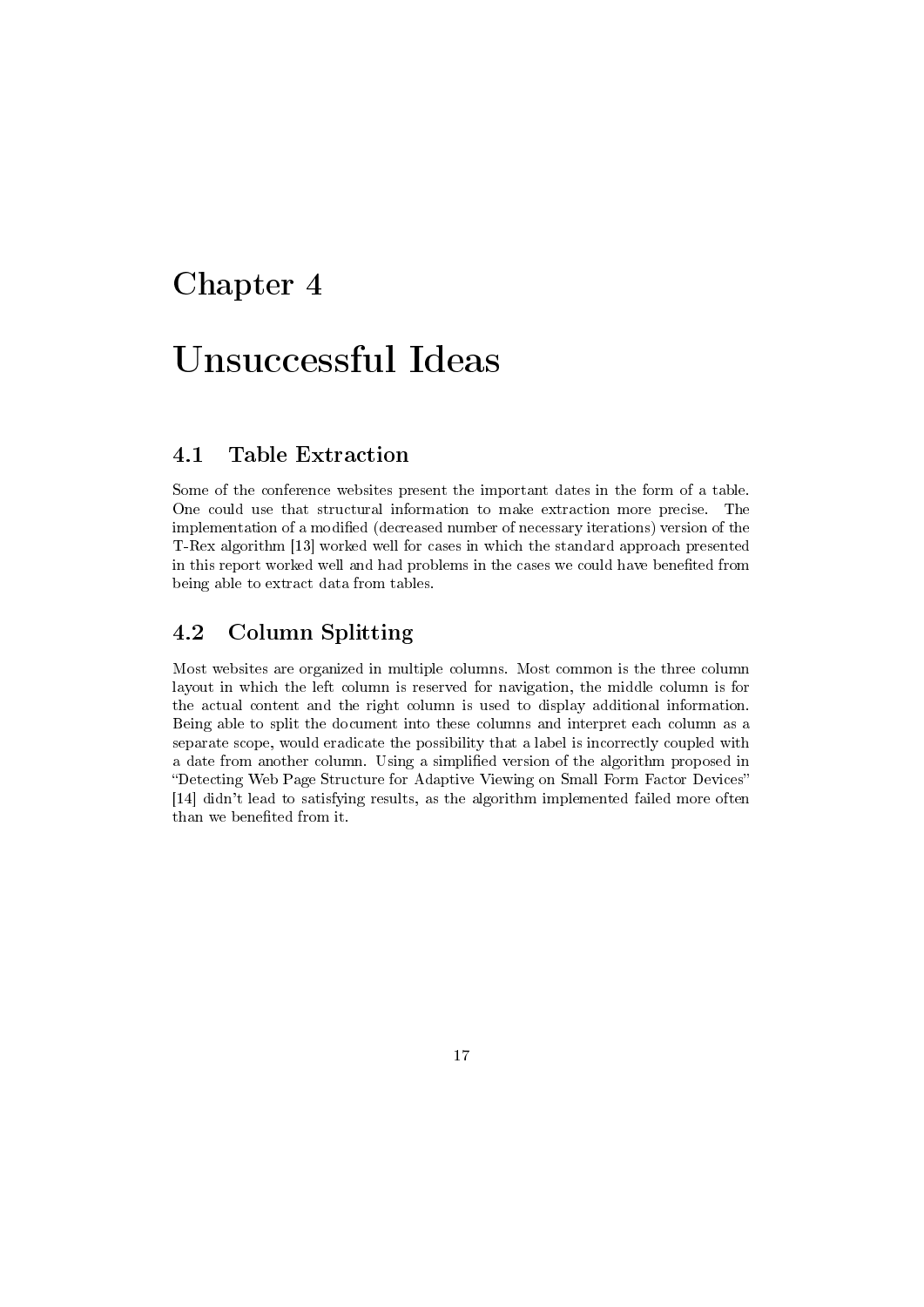## Results

To validate the approach we used a database dump from Confsearch with 259 conference websites. To establish a Ground Truth we checked every website in that database and updated the database accordingly. Furthermore we downloaded the websites and stored them locally so that we would not have to update the database whenever a conference is changing its website. Still "wget" was not able to download all the websites, so these websites are directly downloaded by the web browser whenever we run a test. This might lead to some faults when the websites are newer than our database. But it will most likely decrease the precision and therefore we can only underestimate the performance of our method.

The Hit-rate  $(\frac{\#(correct\ result)+\#(incorrect\ result)+\#(incorrect\ result)}{\#(correct\ result)+\#(incorrect\ result)+\#(no\ result)})$  expresses in how many cases our approach returns a result and the precision expresses the percentage of correct results.

One can clearly see that the hit rate and the precision for the Abstract Class is very low. This is mainly due to the fact that the keyword list for that class is badly tuned. We would overcome this when using machine learning techniques to tune the keyword list.

The results for the other classes look better and we are confident that the precision of the method could still be increased with supervised machine learning and stemming [15]. Yet the low hit rate stays a problem.

| Label                      | Hit-Rate | Precision |
|----------------------------|----------|-----------|
| Abstract                   | -31      | .21       |
| Paper Submission           | .48      | .91       |
| Notification of Acceptance | $-51$    | .91       |
| Camera Ready               | -52      | .88       |
| Conference Start           | .48      | .84       |
| Conference End             | -50      | -83       |

Table 5.1: Hit rate and precision obtained from the data set of Confsearch.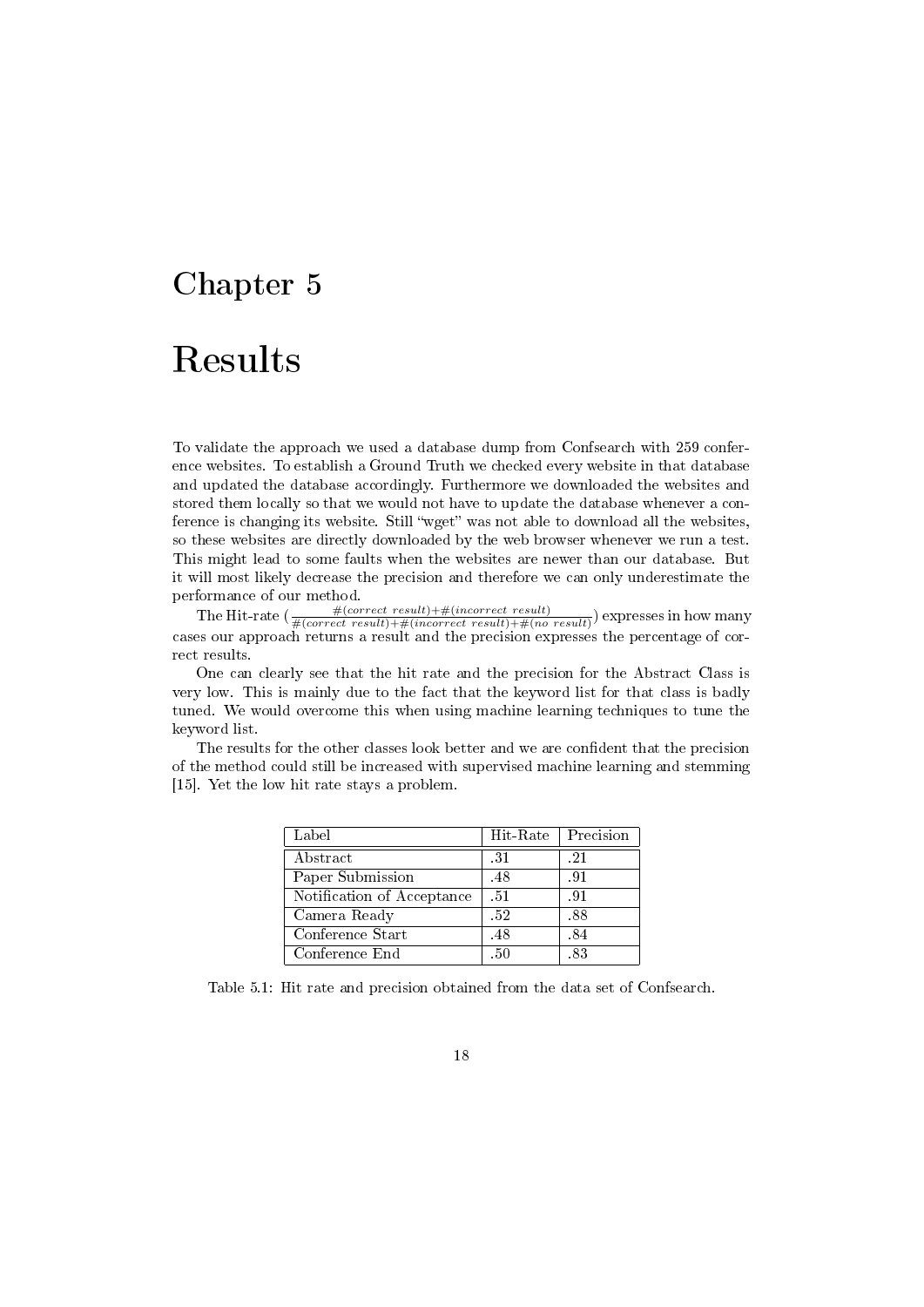## Conclusions

Keyword List As became clear in the Results section, tuning of the keyword list used in label recognition is critical. The badly tuned keyword list for the abstract deadline class lead to an intolerably low precision. As the used method is basically a weak, deterministic approach for classification, one would expect to obtain a higher precision when using more sophisticated methods from the supervised machine learning domain. Precision and hit-rate could be further increased by methods like stemming [15] and lemmatization [16] as these methods would reduce the necessary size of the keyword list and make it more likely that a word in the word cluster is found in the keyword list.

Mechanical Turk The initial motivation for this thesis was to reduce the amount of time highly educated and/or highly payed people spend maintaining the website. The concept of a mechanical turk as advertised by various vendors would solve this problem in a different, yet more promising way. Even though there exist a small number of conference websites that require a diploma of higher education, having a human parsing the websites would always lead to a higher hit-rate (as defined in the results section) than obtained by the presented approach.

Application Even though the presented approach does not deliver a satisfying hitrate, it one might still want to use the method, when the application of stemming and supervised machine learning lead to a precision greater .95. In that case the user would benefit from the application of the tool if it returns a result (as this result is precise) and the user experience wouldn't be harmed if the tool does not return a result.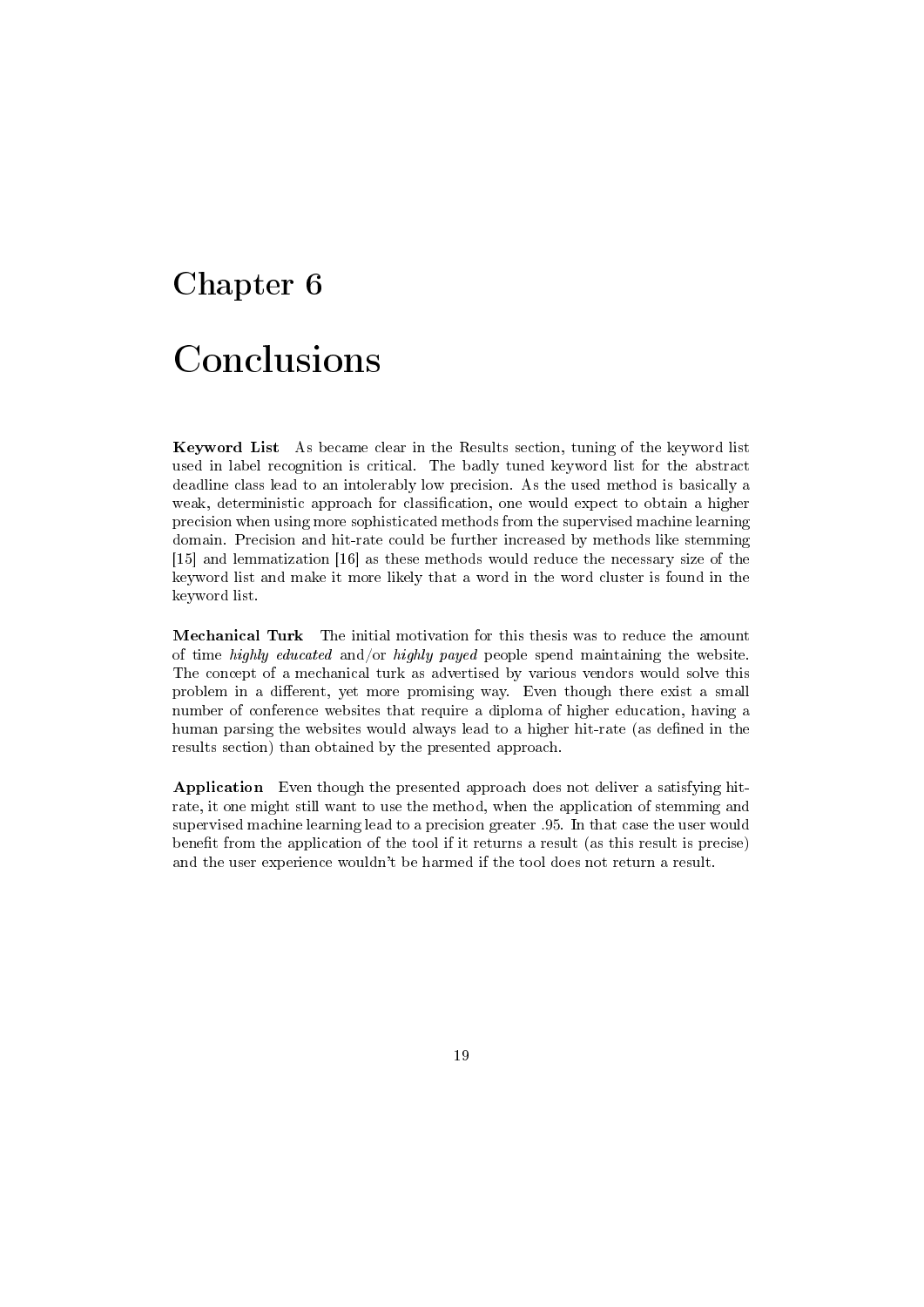# Acknowlegements

I would like to thank Prof. Roger Wattenhofer to support the Semester Thesis and Dr. Michael Kuhn for his great support productive criticism and his patience with me, when I tried something that would most likely fail. Furthermore I would like to thank Alexa McDorman for supporting me with the English language.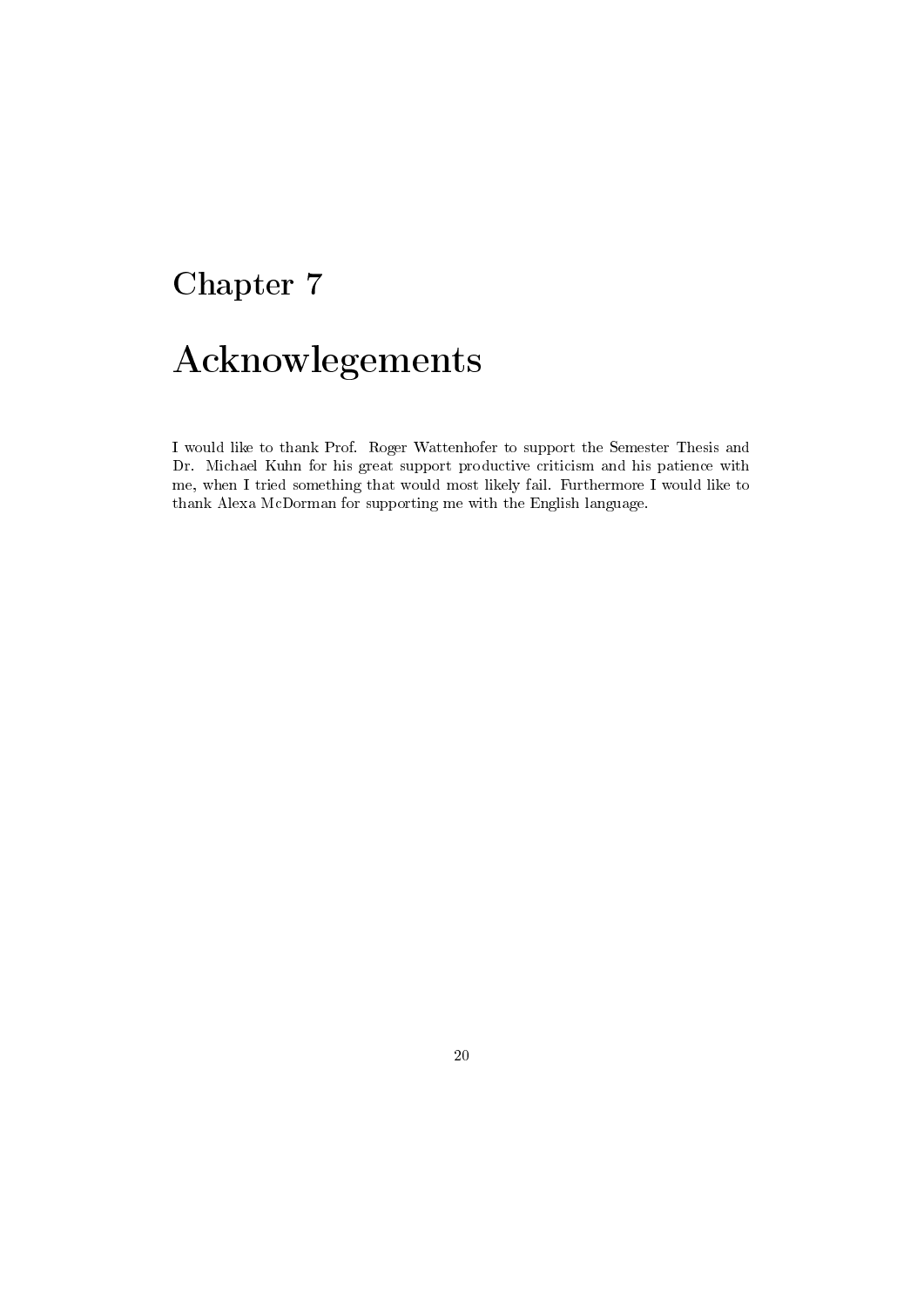## Bibliography

- [1] M. Kuhn and R. Wattenhofer, "The layered world of scientific conferences,"  $Pro$ gess in WWW research and development: 10th Asia-Pacific Web Conference, 2008.
- [2] R. Grishman, "Information extraction: Techniques and challenges,"
- [3] A. H. Laender, B. A. Riberio-Neto, A. S. da Silva, and J. S. Texeira, "A brief survey of web data extraction tools,
- [4] A. Sahuguet and F. Azavant, "Wysiwyg web wrapper factory (w4f)," in *Proceed*ings of WWW Conference, 1999.
- [5] L. Liu, C. Pu, and W. Han, "Xwrap: An xml-enabled wrapper construction system for web information sources," in  $In~ICDE$ , pp. 611-621, 2000.
- [6] V. Crescenzi, G. Mecca, and P. Merialdo, "Roadrunner: Towards automatic data extraction from large web sites," in  $VLDB$ , pp. 109-118, 2001.
- [7] M. E. Califf and R. J. Mooney, "Relational learning of pattern-match rules for information extraction," in Proceedings of the National Conference on Artificial Intelligence, pp. 328-334, 1999.
- [8] N. Kushmerick, "Wrapper induction: Efficiency and expressiveness," Artificial *Intelligence*, vol. 118, no. 1-2, pp.  $15-68$ , 2000.
- [9] B. Adelberg, "Nodose  $\&$  a tool for semi-automatically extracting structured and semistructured data from text documents," in Proceedings of the 1998 ACM SIG-MOD international conference on Management of data, SIGMOD '98, (New York, NY, USA), pp. 283-294, ACM, 1998.
- [10] A. Waterson and A. Preece, Verifying ontological commitment in knowledgebased systems," 1999.
- [11] W. W. W. Consortium, "Document object model (dom)." http://www.w3.org/ DOM/.
- [12] "Same origin policy for javascript." http://www.mozilla.org/projects/ security/components/same-origin.html.